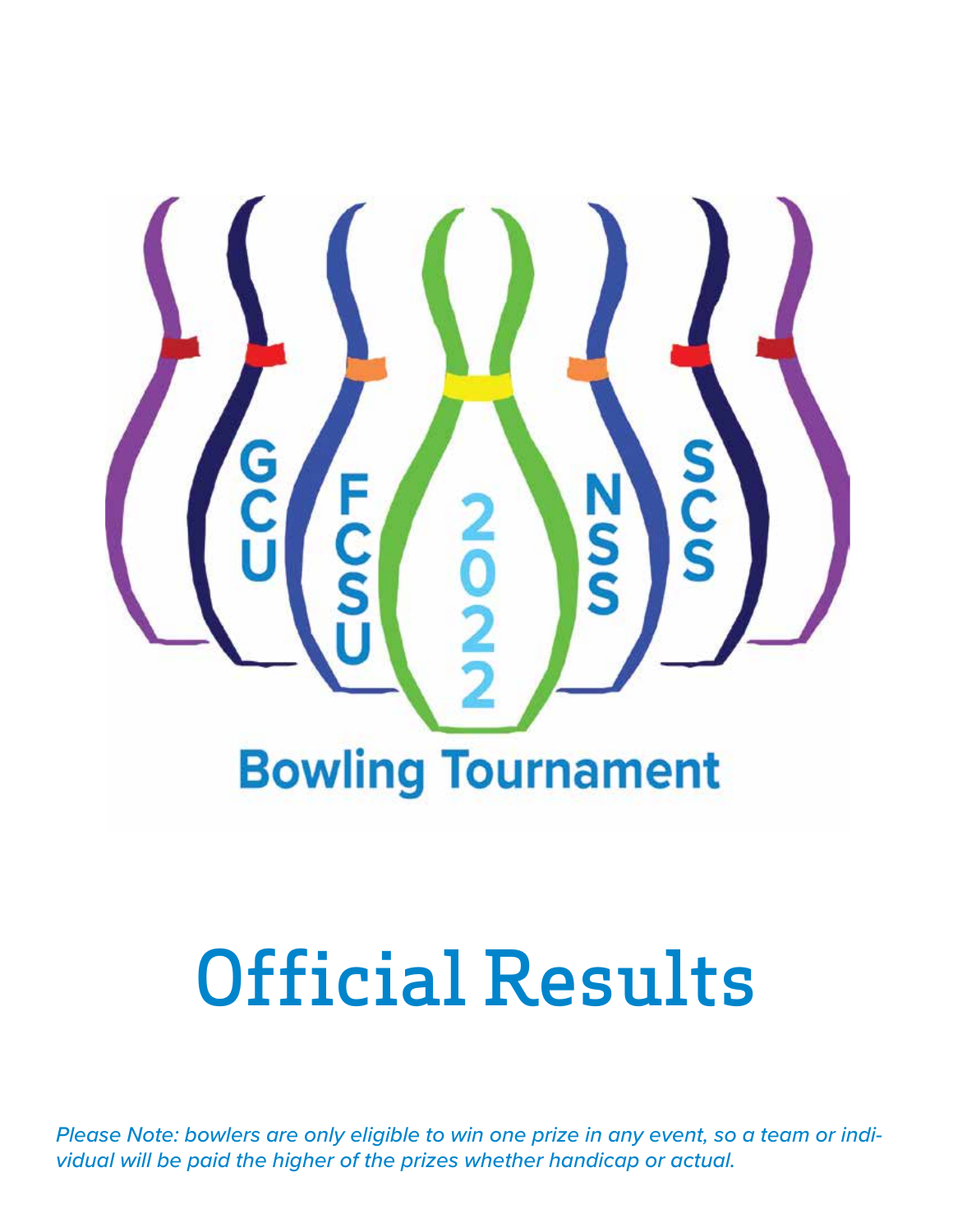#### *Event Results Division 2: WOMEN -- Handicap Result*

|   |                                | ___________          | ____________________ |      |     |      |                 |      |       |      |       |             |             |             |              |               |
|---|--------------------------------|----------------------|----------------------|------|-----|------|-----------------|------|-------|------|-------|-------------|-------------|-------------|--------------|---------------|
|   | <b>Teams Division 2: Women</b> |                      |                      |      |     |      |                 |      |       |      |       |             |             |             |              |               |
|   |                                | Reg.                 | <b>Sauad</b>         |      |     | Hiah | <b>HDCP</b>     | Game | Game  | Game |       | <b>HDCP</b> | Series      | <b>HDCP</b> |              | <b>Prize</b>  |
|   | <b>Team Name</b>               | Div<br><b>Number</b> |                      | Lane | Ava | Game | Game            | -1-  | $-2-$ | -3-  | Total | Total       | <b>HDCP</b> | Total       | <b>Place</b> | <b>Amount</b> |
|   | <b>Heather's Heroes</b>        | 24 WOMEN             | T001                 | 22   | 555 | 588  | 794             | 569  | 585   | 588  | 1742  | 618         | 2360        | 2360        |              | \$300.00      |
|   | 2+2 Barberton Bowlers          | 7 WOMEN              | T001                 | 23   | 640 | 683  | 817             | 683  | 633   | 613  | 1929  | 402         | 2331        | 2331        |              | ---           |
|   | 412                            | 4 WOMEN              | T001                 | 19   | 611 | 653  | 81 <sup>°</sup> | 653  | 614   | 574  | 1841  | 474         | 2315        | 2315        |              | \$110.00      |
|   | Girls Roll                     | 38 WOMEN             | T001                 | 27   | 561 | 594  | 796             | 505  | 586   | 594  | 1685  | 606         | 2291        | 2291        | 4            |               |
|   | <b>Brain Overload</b>          | 23 WOMEN             | T001                 | 21   | 575 | 583  | 773             | 529  | 548   | 583  | 1660  | 570         | 2230        | 2230        |              |               |
| b | Ready To Roll                  | 31 WOMEN             | T001                 | 26   | 514 | 537  | 778             | 537  | 461   | 496  | 1494  | 723         | 2217        | 2217        | h            |               |
|   | Lollipops                      | 10WOMEN              | T001                 | 25   | 534 | 511  | 735             | 432  | 51'   | 460  | 1403  | 672         | 2075        | 2075        |              |               |
| 8 | Lucky Girls                    | 33 WOMEN             | T001                 | 24   | 583 | 496  | 678             | 496  | 496   | 452  | 1444  | 546         | 1990        | 1990        | 8            |               |
|   | <b>Strike Force</b>            | 32 WOMEN             | T001                 | 20   | 565 | 428  | 626             | 380  | 375   | 428  | 1183  | 594         | .777        | 777         | q            |               |

High Game Handicap Prize \$80.00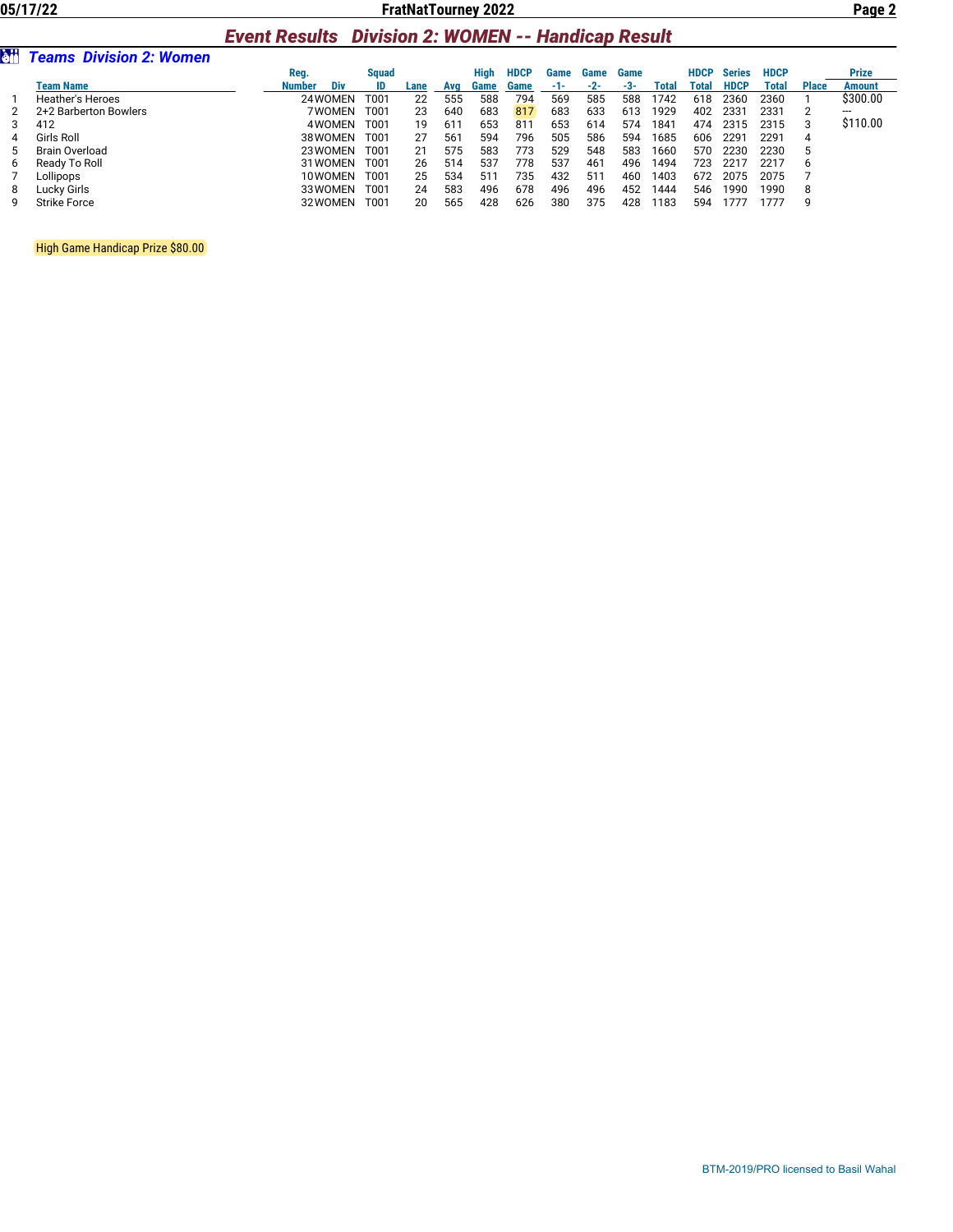# **05/17/22 FratNatTourney 2022 Page 1**

### *Event Results Division 2: WOMEN -- Scratch Result*

#### z *Teams Division 2: Women*

|    |                       | Reg.   |            | <b>Sauad</b> |      |     | High        |     | <b>Game Game Game</b> |       |       | <b>Scr</b> |              | <b>Prize</b> |
|----|-----------------------|--------|------------|--------------|------|-----|-------------|-----|-----------------------|-------|-------|------------|--------------|--------------|
|    | <b>Team Name</b>      | Number | <b>Div</b> | ID           | Lane | Avg | <b>Game</b> | -1- | $-2-$                 | $-3-$ | Total | Total      | <b>Place</b> | Amount       |
|    | 2+2 Barberton Bowlers |        | 7 WOMEN    | T001         | 23   | 640 | 683         | 683 | 633                   | 613   | 1929  | 1929       |              | \$160.00     |
| 2  | 412                   |        | 4 WOMEN    | T001         | 19   | 611 | 653         | 653 | 614                   | 574   | 1841  | 1841       | 2            |              |
|    | Heather's Heroes      |        | 24 WOMEN   | T001         | 22   | 555 | 588         | 569 | 585                   | 588   | 1742  | 1742       |              |              |
| 4  | Girls Roll            |        | 38 WOMEN   | T001         | 27   | 561 | 594         | 505 | 586                   | 594   | 1685  | 1685       | 4            |              |
| 5. | <b>Brain Overload</b> |        | 23 WOMEN   | T001         | 21   | 575 | 583         | 529 | 548                   | 583   | 1660  | 1660       | 5            |              |
| 6  | Ready To Roll         |        | 31 WOMEN   | T001         | 26   | 514 | 537         | 537 | 461                   | 496   | 1494  | 1494       | -6           |              |
|    | Lucky Girls           |        | 33 WOMEN   | T001         | 24   | 583 | 496         | 496 | 496                   | 452   | 444   | 1444       |              |              |
| 8  | Lollipops             |        | 10WOMEN    | T001         | 25   | 534 | 511         | 432 | 511                   | 460   | 1403  | 1403       | -8           |              |
| 9  | <b>Strike Force</b>   |        | 32 WOMEN   | T001         | 20   | 565 | 428         | 380 | 375                   | 428   | 183   | 1183       | 9            |              |

High Game Actual Prize \$80.00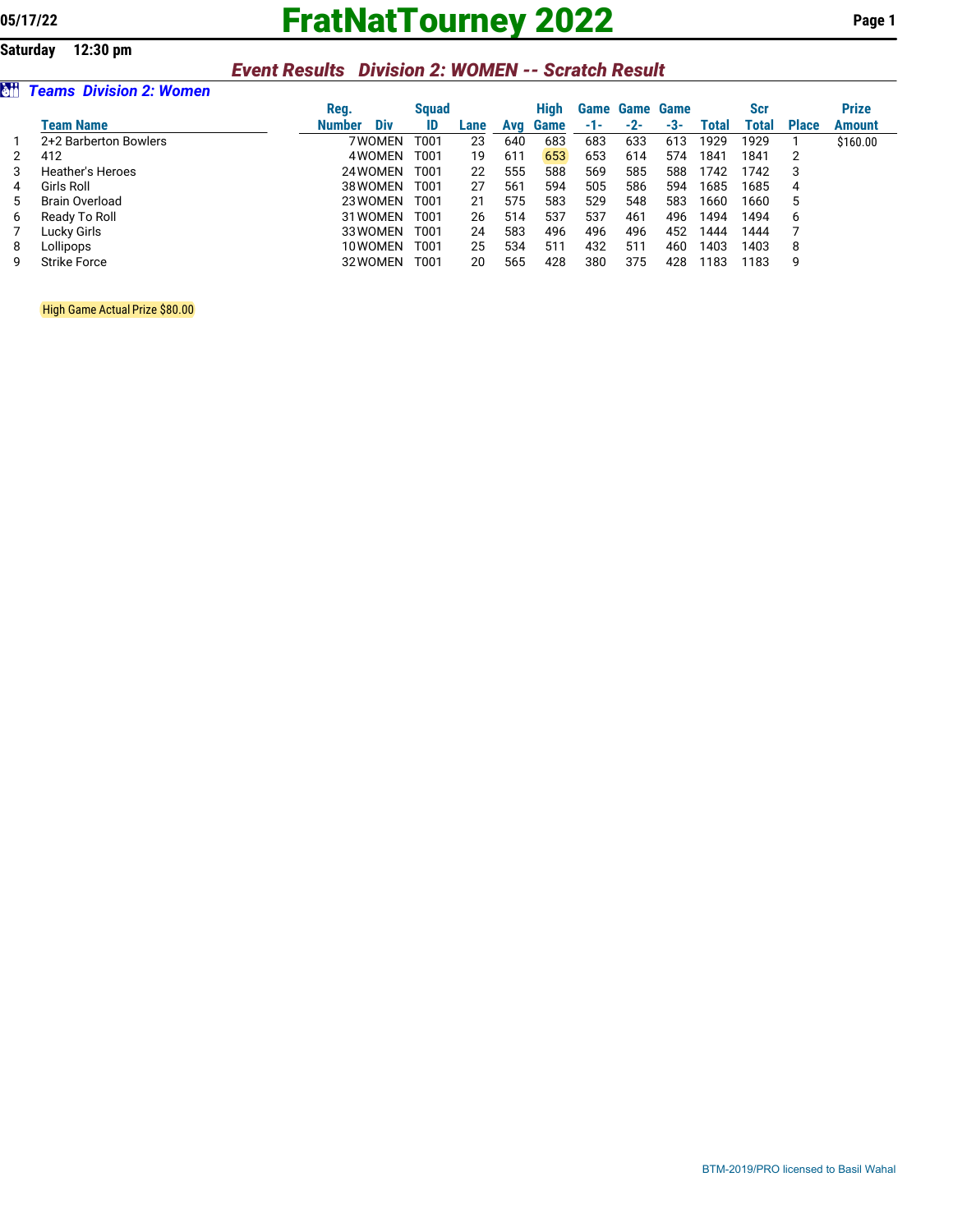#### *Event Results Division 1: MEN -- Handicap Result*

|    |                              |               |            | _            |      |     |             |             | --------- |       | ------- |              |              |               |              |                |               |
|----|------------------------------|---------------|------------|--------------|------|-----|-------------|-------------|-----------|-------|---------|--------------|--------------|---------------|--------------|----------------|---------------|
|    | <b>Teams Division 1: Men</b> |               |            |              |      |     |             |             |           |       |         |              |              |               |              |                |               |
|    |                              | Reg.          |            | <b>Squad</b> |      |     | <b>High</b> | <b>HDCP</b> | Game      | Game  | Game    |              | <b>HDCP</b>  | <b>Series</b> | <b>HDCP</b>  |                | <b>Prize</b>  |
|    | <b>Team Name</b>             | <b>Number</b> | Div        | ID           | Lane | Avg | Game        | Game        | -1-       | $-2-$ | $-3-$   | <b>Total</b> | <b>Total</b> | <b>HDCP</b>   | <b>Total</b> | <b>Place</b>   | <b>Amount</b> |
|    | <b>CPRL Mixed Mens</b>       | 5             | <b>MEN</b> | T001         |      | 665 | 815         | 1063        | 815       | 765   | 666     | 2246         | 744          | 2990          | 2990         |                | \$600.00      |
| 2  | Smith                        | 29            | <b>MEN</b> | T001         | 34   | 759 | 914         | 1084        | 853       | 914   | 700     | 2467         | 510          | 2977          | 2977         | $\overline{2}$ | \$300.00      |
| 3  | Lodge $#302$                 | 6             | <b>MEN</b> | T001         | 31   | 762 | 915         | 1082        | 915       | 708   | 831     | 2454         | 501          | 2955          | 2955         | 3              | ---           |
| 4  | Lilly 1                      | 21            | <b>MEN</b> | T001         | 44   | 710 | 781         | 992         | 761       | 781   | 775     | 2317         | 633          | 2950          | 2950         | 4              | \$200.00      |
| 5  | <b>Tournament Trash</b>      | 27            | <b>MEN</b> | T001         | 38   | 705 | 770         | 985         | 723       | 763   | 770     | 2256         | 645          | 2901          | 2901         | 5              | \$180.00      |
| 6  | Lilly 2                      | 19            | <b>MEN</b> | T001         | 10   | 765 | 858         | 1022        | 769       | 858   | 781     | 2408         | 492          | 2900          | 2900         | 6              | \$120.00      |
|    | Perryopolis Sokol            | 15            | <b>MEN</b> | T001         | 39   | 729 | 843         | 1038        | 756       | 707   | 843     | 2306         | 585          | 2891          | 2891         | 7              |               |
| 8  | <b>Slovak Lanes</b>          | 30            | <b>MEN</b> | T001         | 40   | 833 | 966         | 1072        | 709       | 966   | 876     | 2551         | 318          | 2869          | 2869         | 8              |               |
| 9  | <b>High Flying Rollers</b>   | 28            | <b>MEN</b> | T001         | 30   | 629 | 702         | 982         | 637       | 681   | 702     | 2020         | 840          | 2860          | 2860         | 9              |               |
| 10 | <b>Tribute to Tirpak</b>     | 20            | <b>MEN</b> | T001         | 16   | 764 | 843         | 1008        | 746       | 748   | 843     | 2337         | 495          | 2832          | 2832         | 10             |               |
| 11 | <b>Retired But One</b>       | 26            | <b>MEN</b> | T001         | 12   | 770 | 816         | 977         | 770       | 816   | 744     | 2330         | 483          | 2813          | 2813         | 11             |               |
| 12 | Put Together                 | 36            | <b>MEN</b> | T001         | 36   | 685 | 761         | 994         | 606       | 761   | 737     | 2104         | 699          | 2803          | 2803         | 12             |               |
| 13 | Group 5-East Canton OH       | 18            | <b>MEN</b> | T001         | 37   | 729 | 764         | 959         | 703       | 764   | 709     | 2176         | 585          | 2761          | 2761         | 13             |               |
| 14 | The 4 Horseman               | 22            | <b>MEN</b> | T001         | 6    | 665 | 704         | 953         | 623       | 687   | 704     | 2014         | 747          | 2761          | 2761         | 13             |               |
| 15 | Macko Strong                 | 16            | <b>MEN</b> | T001         | 13   | 691 | 695         | 922         | 695       | 671   | 670     | 2036         | 681          | 2717          | 2717         | 15             |               |
| 16 | Oneida Services              | 12            | <b>MEN</b> | T001         | 9    | 733 | 754         | 946         | 754       | 703   | 682     | 2139         | 576          | 2715          | 2715         | 16             |               |
| 17 | Paul's Gang                  | 17            | <b>MEN</b> | T001         | 15   | 681 | 706         | 942         | 609       | 706   | 670     | 1985         | 708          | 2693          | 2693         | 17             |               |
| 18 | <b>Strikesters Detroit</b>   | 8             | <b>MEN</b> | T001         | 8    | 687 | 705         | 935         | 634       | 664   | 705     | 2003         | 690          | 2693          | 2693         | 17             |               |
| 19 | Michiganders                 | q             | <b>MEN</b> | T001         | 33   | 761 | 743         | 910         | 687       | 743   | 717     | 2147         | 501          | 2648          | 2648         | 19             |               |
| 20 | Mon Valley Four              |               | <b>MEN</b> | T001         | 29   | 657 | 648         | 903         | 632       | 648   | 554     | 1834         | 765          | 2599          | 2599         | 20             |               |
| 21 | <b>GGBA</b>                  | 39            | <b>MEN</b> | T001         | 41   | 746 | 699         | 879         | 654       | 699   | 688     | 2041         | 540          | 2581          | 2581         | 21             |               |
| 22 | My 3 Sons                    | 14            | <b>MEN</b> | T001         | 32   | 700 | 645         | 865         | 645       | 615   | 609     | 1869         | 660          | 2529          | 2529         | 22             |               |
| 23 | Lodge 601 Jugheads           | 3             | <b>MEN</b> | T001         | 5    | 657 | 628         | 884         | 536       | 570   | 628     | 1734         | 768          | 2502          | 2502         | 23             |               |
| 24 | Branch 857-Levittown.        |               | <b>MEN</b> | T001         | 43   | 700 | 664         | 884         | 664       | 560   | 599     | 1823         | 660          | 2483          | 2483         | 24             |               |
| 25 | <b>Atomic Drop</b>           | 25            | <b>MEN</b> | T001         | 14   | 665 | 615         | 865         | 586       | 515   | 615     | 1716         | 750          | 2466          | 2466         | 25             |               |
| 26 | $NSS$ #4                     | 13            | <b>MEN</b> | T001         | 11   | 771 | 684         | 843         | 671       | 622   | 684     | 1977         | 477          | 2454          | 2454         | 26             |               |
| 27 | NSS Life 1                   | 11            | <b>MEN</b> | T001         | 35   | 684 | 582         | 815         | 582       | 570   | 533     | 1685         | 699          | 2384          | 2384         | 27             |               |

High Game Handicap Prize \$80.00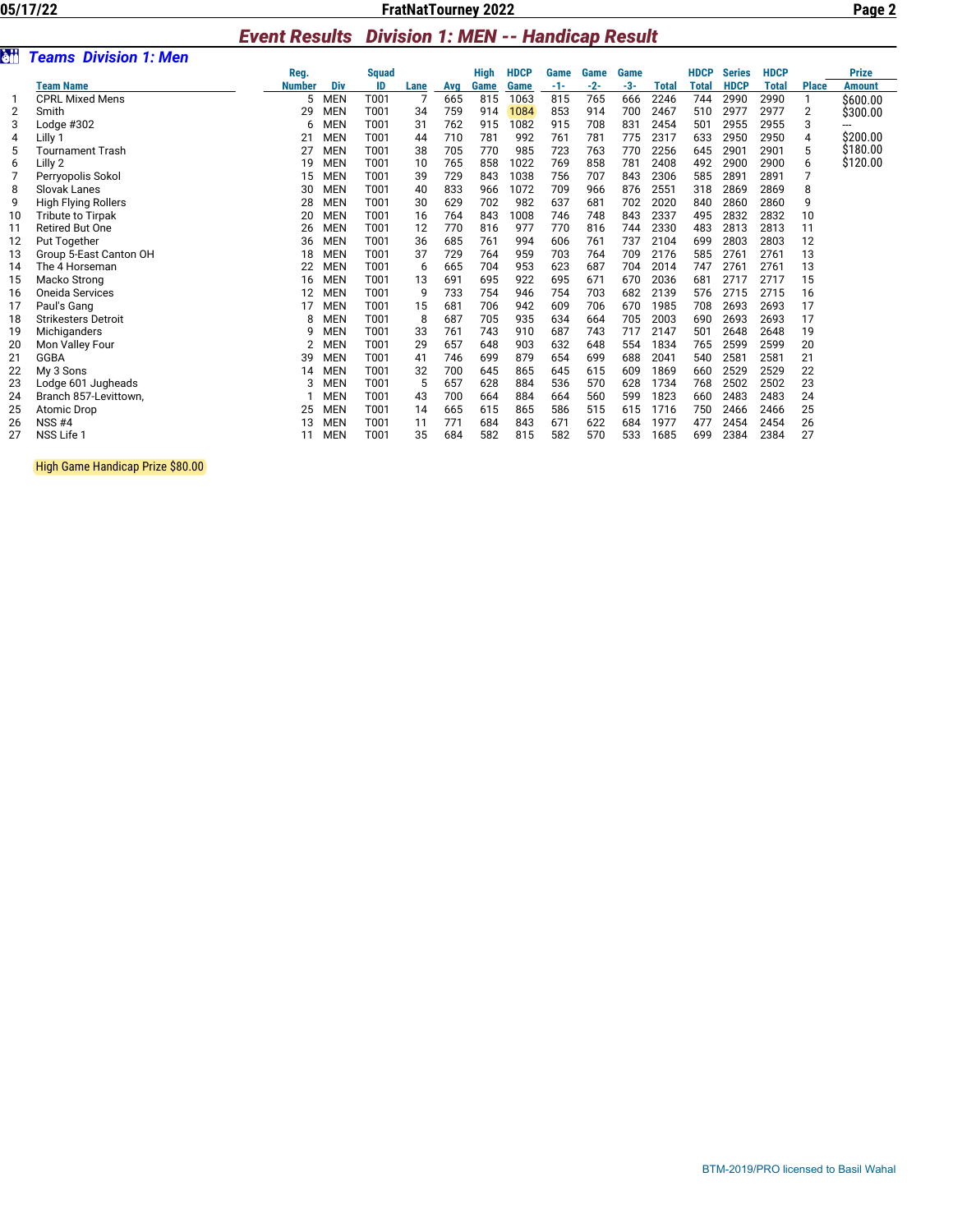#### **Saturday 12:30 pm**

#### *Event Results Division 1: MEN -- Scratch Result*

| àii | <b>Teams Division 1: Men</b> |               |            |              |      |     |             |       |                       |       |              |            |              |              |
|-----|------------------------------|---------------|------------|--------------|------|-----|-------------|-------|-----------------------|-------|--------------|------------|--------------|--------------|
|     |                              | Reg.          |            | <b>Squad</b> |      |     | <b>High</b> |       | <b>Game Game Game</b> |       |              | <b>Scr</b> |              | <b>Prize</b> |
|     | Team Name                    | <b>Number</b> | <b>Div</b> | ID           | Lane | Avg | Game        | $-1-$ | $-2-$                 | $-3-$ | <b>Total</b> | Total      | <b>Place</b> | Amount       |
|     | <b>Slovak Lanes</b>          | 30            | <b>MEN</b> | T001         | 40   | 833 | 966         | 709   | 966                   | 876   | 2551         | 2551       | 1            | \$360.00     |
| 2   | Smith                        | 29            | <b>MEN</b> | T001         | 34   | 759 | 914         | 853   | 914                   | 700   | 2467         | 2467       | 2            | ---          |
| 3   | Lodge #302                   | 6             | <b>MEN</b> | T001         | 31   | 762 | 915         | 915   | 708                   | 831   | 2454         | 2454       | 3            | \$260.00     |
| 4   | Lilly 2                      | 19            | <b>MEN</b> | T001         | 10   | 765 | 858         | 769   | 858                   | 781   | 2408         | 2408       | 4            |              |
| 5   | <b>Tribute to Tirpak</b>     | 20            | <b>MEN</b> | T001         | 16   | 764 | 843         | 746   | 748                   | 843   | 2337         | 2337       | 5            |              |
| 6   | <b>Retired But One</b>       | 26            | <b>MEN</b> | T001         | 12   | 770 | 816         | 770   | 816                   | 744   | 2330         | 2330       | 6            |              |
| 7   | Lilly 1                      | 21            | <b>MEN</b> | T001         | 44   | 710 | 781         | 761   | 781                   | 775   | 2317         | 2317       | 7            |              |
| 8   | Perryopolis Sokol            | 15            | <b>MEN</b> | T001         | 39   | 729 | 843         | 756   | 707                   | 843   | 2306         | 2306       | 8            |              |
| 9   | <b>Tournament Trash</b>      | 27            | <b>MEN</b> | T001         | 38   | 705 | 770         | 723   | 763                   | 770   | 2256         | 2256       | 9            |              |
| 10  | <b>CPRL Mixed Mens</b>       | 5             | <b>MEN</b> | T001         | 7    | 665 | 815         | 815   | 765                   | 666   | 2246         | 2246       | 10           |              |
| 11  | Group 5-East Canton OH       | 18            | <b>MEN</b> | T001         | 37   | 729 | 764         | 703   | 764                   | 709   | 2176         | 2176       | 11           |              |
| 12  | Michiganders                 | q             | <b>MEN</b> | T001         | 33   | 761 | 743         | 687   | 743                   | 717   | 2147         | 2147       | 12           |              |
| 13  | Oneida Services              | 12            | <b>MEN</b> | T001         | 9    | 733 | 754         | 754   | 703                   | 682   | 2139         | 2139       | 13           |              |
| 14  | Put Together                 | 36            | <b>MEN</b> | T001         | 36   | 685 | 761         | 606   | 761                   | 737   | 2104         | 2104       | 14           |              |
| 15  | <b>GGBA</b>                  | 39            | <b>MEN</b> | T001         | 41   | 746 | 699         | 654   | 699                   | 688   | 2041         | 2041       | 15           |              |
| 16  | Macko Strong                 | 16            | <b>MEN</b> | T001         | 13   | 691 | 695         | 695   | 671                   | 670   | 2036         | 2036       | 16           |              |
| 17  | High Flying Rollers          | 28            | <b>MEN</b> | T001         | 30   | 629 | 702         | 637   | 681                   | 702   | 2020         | 2020       | 17           |              |
| 18  | The 4 Horseman               | 22            | <b>MEN</b> | T001         | 6    | 665 | 704         | 623   | 687                   | 704   | 2014         | 2014       | 18           |              |
| 19  | <b>Strikesters Detroit</b>   | 8             | <b>MEN</b> | T001         | 8    | 687 | 705         | 634   | 664                   | 705   | 2003         | 2003       | 19           |              |
| 20  | Paul's Gang                  | 17            | <b>MEN</b> | T001         | 15   | 681 | 706         | 609   | 706                   | 670   | 1985         | 1985       | 20           |              |
| 21  | <b>NSS #4</b>                | 13            | <b>MEN</b> | T001         | 11   | 771 | 684         | 671   | 622                   | 684   | 1977         | 1977       | 21           |              |
| 22  | My 3 Sons                    | 14            | <b>MEN</b> | T001         | 32   | 700 | 645         | 645   | 615                   | 609   | 1869         | 1869       | 22           |              |
| 23  | Mon Valley Four              |               | <b>MEN</b> | T001         | 29   | 657 | 648         | 632   | 648                   | 554   | 1834         | 1834       | 23           |              |
| 24  | Branch 857-Levittown,        |               | <b>MEN</b> | T001         | 43   | 700 | 664         | 664   | 560                   | 599   | 1823         | 1823       | 24           |              |
| 25  | Lodge 601 Jugheads           | 3             | <b>MEN</b> | T001         | 5    | 657 | 628         | 536   | 570                   | 628   | 1734         | 1734       | 25           |              |
| 26  | Atomic Drop                  | 25            | <b>MEN</b> | T001         | 14   | 665 | 615         | 586   | 515                   | 615   | 1716         | 1716       | 26           |              |
| 27  | NSS Life 1                   | 11            | <b>MEN</b> | T001         | 35   | 684 | 582         | 582   | 570                   | 533   | 1685         | 1685       | 27           |              |

High Game Actual Prize \$80.00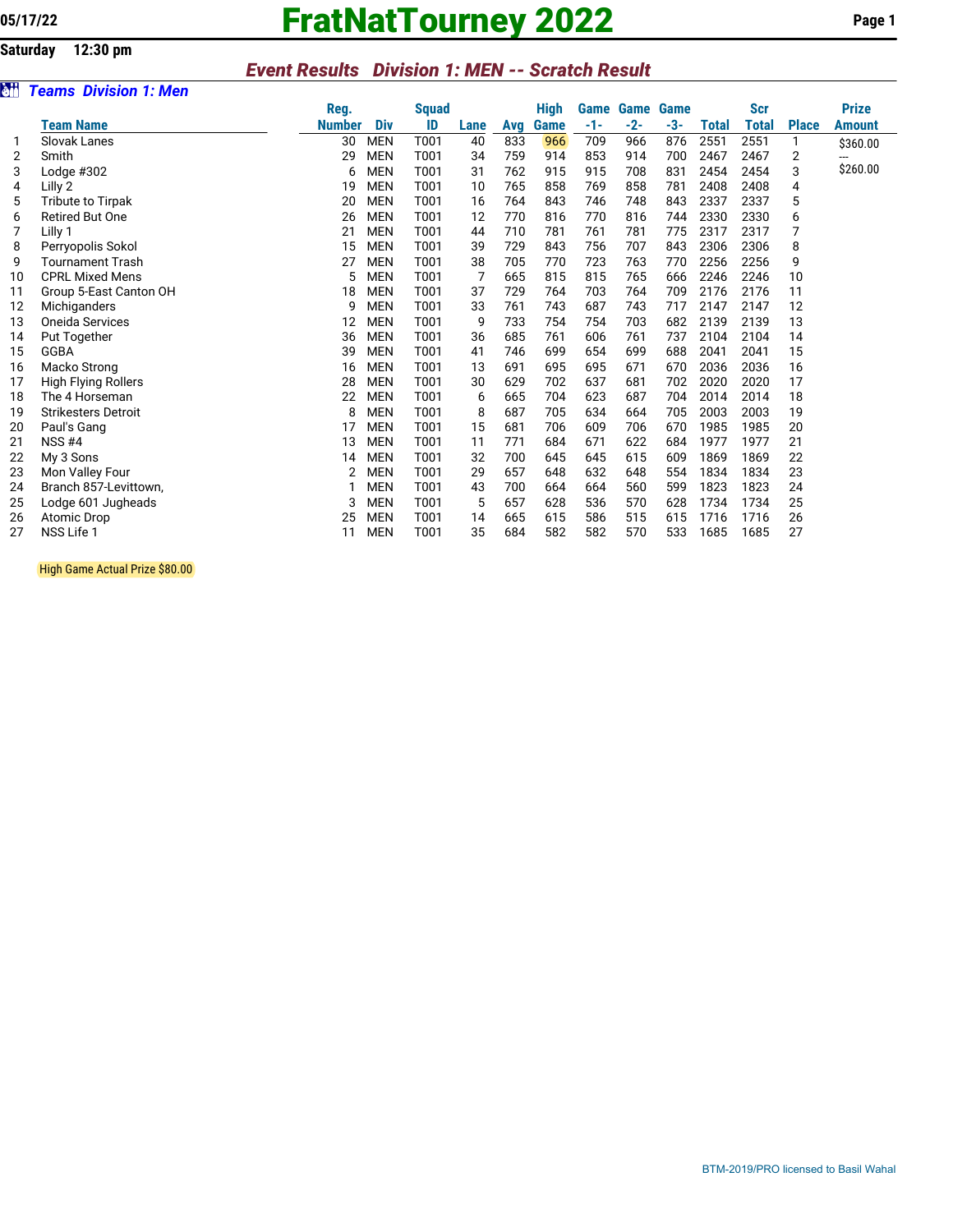#### *Event Results Division 2: WOMEN -- Handicap Result*

|    |                                  | ___________   | -------------------- |      |     |             |             |       |       |       |       |             |               |             |              |               |
|----|----------------------------------|---------------|----------------------|------|-----|-------------|-------------|-------|-------|-------|-------|-------------|---------------|-------------|--------------|---------------|
|    | <b>Doubles Division 2: Women</b> |               |                      |      |     |             |             |       |       |       |       |             |               |             |              |               |
|    |                                  | Req.          | <b>Squad</b>         |      |     | <b>High</b> | <b>HDCP</b> | Game  | Game  | Game  |       | <b>HDCP</b> | <b>Series</b> | <b>HDCP</b> |              | <b>Prize</b>  |
|    | <b>Team Name</b>                 | Div<br>Number | ID                   | Lane | Avg | Game        | Game        | $-1-$ | $-2-$ | $-3-$ | Total | Total       | <b>HDCP</b>   | Total       | <b>Place</b> | <b>Amount</b> |
|    | P. Niskach/M. Basl               | 4 WOMEN       | D002                 | 25   | 304 | 376         | 456         | 376   | 304   | 291   | 971   | 240         | 1211          | 1211        |              | \$150.00      |
|    | D. Brashear/J. Karaffa           | 7 WOMEN       | D002                 | 26   | 333 | 372         | 428         | 346   | 308   | 372   | 1026  | 168         | 1194          | 1194        |              |               |
| 3  | K. Policicchio/C. Ungvarsky      | 31 WOMEN      | D <sub>002</sub>     | 27   | 257 | 282         | 403         | 264   | 282   | 273   | 819   | 363         | 1182          | 1182        | 3            | \$110.00      |
|    | M. Mangiafico/B. Wahal           | 4 WOMEN       | D002                 | 25   | 326 | 343         | 405         | 343   | 328   | 316   | 987   | 186         | 1173          | 1173        | 4            | \$90.00       |
| 5  | K. Bakita/C. Macko               | 7 WOMEN       | D002                 | 26   | 307 | 331         | 409         | 320   | 272   | 331   | 923   | 234         | 1157          | 1157        | 5            |               |
| 6  | H. Horvath/K. Palchanis          | 24 WOMEN      | D <sub>002</sub>     | 24   | 263 | 282         | 397         | 245   | 282   | 276   | 803   | 345         | 1148          | 1148        | h            |               |
|    | N. Rice/G. Maxima                | 31 WOMEN      | D <sub>002</sub>     | 28   | 283 | 294         | 392         | 243   | 294   | 282   | 819   | 294         | 1113          | 1113        |              |               |
| 8  | J. Antosy/K. Smolkowicz          | 23 WOMEN      | D <sub>002</sub>     | 29   | 291 | 331         | 423         | 236   | 269   | 331   | 836   | 276         | 1112          | 1112        | 8            |               |
|    | A. Degnan-Blasco/B. Jacob        | 24 WOMEN      | D <sub>002</sub>     | 24   | 292 | 281         | 372         | 281   | 256   | 273   | 810   | 273         | 1083          | 1083        | 9            |               |
| 10 | N. Nasta/C. Tokarsky             | 31 WOMEN      | D002                 | 30   | 266 | 299         | 412         | 201   | 299   | 244   | 744   | 339         | 1083          | 1083        | 9            |               |
| 11 | P. Johnson/C. Gemoll             | 38 WOMEN      | D002                 | 30   | 287 | 273         | 369         | 273   | 256   | 242   | 771   | 288         | 1059          | 1059        | 11           |               |
| 12 | S. Vorell/S. Sir Louis           | 34 WOMEN      | D002                 | 31   | 281 | 272         | 372         | 272   | 234   | 249   | 755   | 300         | 1055          | 1055        | 12           |               |
| 13 | J. Babik/S. Babik                | 37 WOMEN      | D <sub>002</sub>     | 32   | 273 | 262         | 369         | 262   | 238   | 232   | 732   | 321         | 1053          | 1053        | 13           |               |
| 14 | B. Oswald/C. Kruly               | 31 WOMEN      | D <sub>002</sub>     | 27   | 281 | 285         | 385         | 226   | 285   | 226   | 737   | 300         | 1037          | 1037        | 14           |               |
| 15 | H. Minarish/K. Kaufman           | 10WOMEN       | D <sub>002</sub>     | 23   | 258 | 239         | 359         | 209   | 239   | 227   | 675   | 360         | 1035          | 1035        | 15           |               |
| 16 | J. Mozuras/L. Minarish           | 10WOMEN       | D <sub>0</sub> 02    | 23   | 276 | 251         | 355         | 251   | 218   | 251   | 720   | 312         | 1032          | 1032        | 16           |               |
| 17 | P. Latshaw/D. Unger              | 23 WOMEN      | D002                 | 29   | 284 | 258         | 356         | 258   | 207   | 240   | 705   | 294         | 999           | 999         | 17           |               |
|    |                                  |               |                      |      |     |             |             |       |       |       |       |             |               |             |              |               |

High Game Handicap Prize \$40.00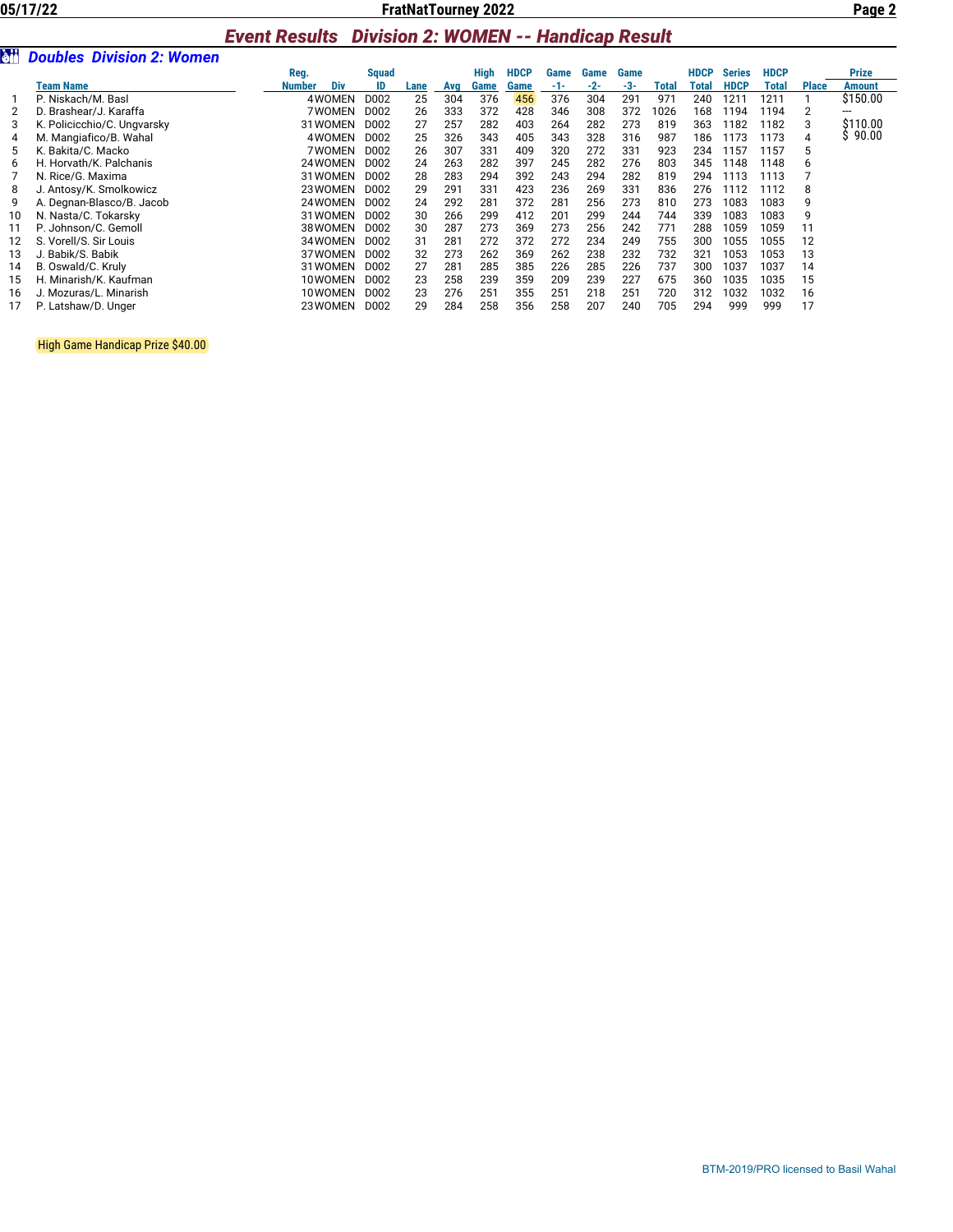# **05/17/22 FratNatTourney 2022 Page 1**

### *Event Results Division 2: WOMEN -- Scratch Result*

#### *Doubles Division 2: Women*

|    |                             | Reg.                        | <b>Squad</b>      |      |     | <b>High</b> | Game | <b>Game Game</b> |     |       | Scr   |              | <b>Prize</b> |
|----|-----------------------------|-----------------------------|-------------------|------|-----|-------------|------|------------------|-----|-------|-------|--------------|--------------|
|    | Team Name                   | <b>Div</b><br><b>Number</b> | ID                | Lane | Avg | Game        | -1-  | $-2-$            | -3- | Total | Total | <b>Place</b> | Amount       |
|    | D. Brashear/J. Karaffa      | 7WOMEN                      | D002              | 26   | 333 | 372         | 346  | 308              | 372 | 1026  | 1026  |              | \$130.00     |
| 2  | M. Mangiafico/B. Wahal      | 4 WOMEN                     | D002              | 25   | 326 | 343         | 343  | 328              | 316 | 987   | 987   | 2            |              |
| 3  | P. Niskach/M. Basl          | 4 WOMEN                     | D002              | 25   | 304 | 376         | 376  | 304              | 291 | 971   | 971   | 3            |              |
| 4  | K. Bakita/C. Macko          | 7 WOMEN                     | D <sub>0</sub> 02 | 26   | 307 | 331         | 320  | 272              | 331 | 923   | 923   | 4            |              |
| 5  | J. Antosy/K. Smolkowicz     | 23 WOMEN                    | D002              | 29   | 291 | 331         | 236  | 269              | 331 | 836   | 836   | 5            |              |
| 6  | K. Policicchio/C. Ungvarsky | 31 WOMEN                    | D002              | 27   | 257 | 282         | 264  | 282              | 273 | 819   | 819   | 6            |              |
|    | N. Rice/G. Maxima           | 31 WOMEN                    | D002              | 28   | 283 | 294         | 243  | 294              | 282 | 819   | 819   | 6            |              |
| 8  | A. Degnan-Blasco/B. Jacob   | 24 WOMEN                    | D002              | 24   | 292 | 281         | 281  | 256              | 273 | 810   | 810   | 8            |              |
| 9  | H. Horvath/K. Palchanis     | 24 WOMEN                    | D002              | 24   | 263 | 282         | 245  | 282              | 276 | 803   | 803   | 9            |              |
| 10 | P. Johnson/C. Gemoll        | 38 WOMEN                    | D002              | 30   | 287 | 273         | 273  | 256              | 242 | 771   | 771   | 10           |              |
| 11 | S. Vorell/S. Sir Louis      | 34 WOMEN                    | D <sub>0</sub> 02 | 31   | 281 | 272         | 272  | 234              | 249 | 755   | 755   | 11           |              |
| 12 | N. Nasta/C. Tokarsky        | 31 WOMEN                    | D <sub>0</sub> 02 | 30   | 266 | 299         | 201  | 299              | 244 | 744   | 744   | 12           |              |
| 13 | B. Oswald/C. Kruly          | 31 WOMEN                    | D <sub>0</sub> 02 | 27   | 281 | 285         | 226  | 285              | 226 | 737   | 737   | 13           |              |
| 14 | J. Babik/S. Babik           | 37 WOMEN                    | D002              | 32   | 273 | 262         | 262  | 238              | 232 | 732   | 732   | 14           |              |
| 15 | J. Mozuras/L. Minarish      | 10WOMEN                     | D002              | 23   | 276 | 251         | 251  | 218              | 251 | 720   | 720   | 15           |              |
| 16 | P. Latshaw/D. Unger         | 23 WOMEN                    | D <sub>0</sub> 02 | 29   | 284 | 258         | 258  | 207              | 240 | 705   | 705   | 16           |              |
|    | H. Minarish/K. Kaufman      | 10WOMEN                     | D002              | 23   | 258 | 239         | 209  | 239              | 227 | 675   | 675   | 17           |              |

High Game Actual Prize \$40.00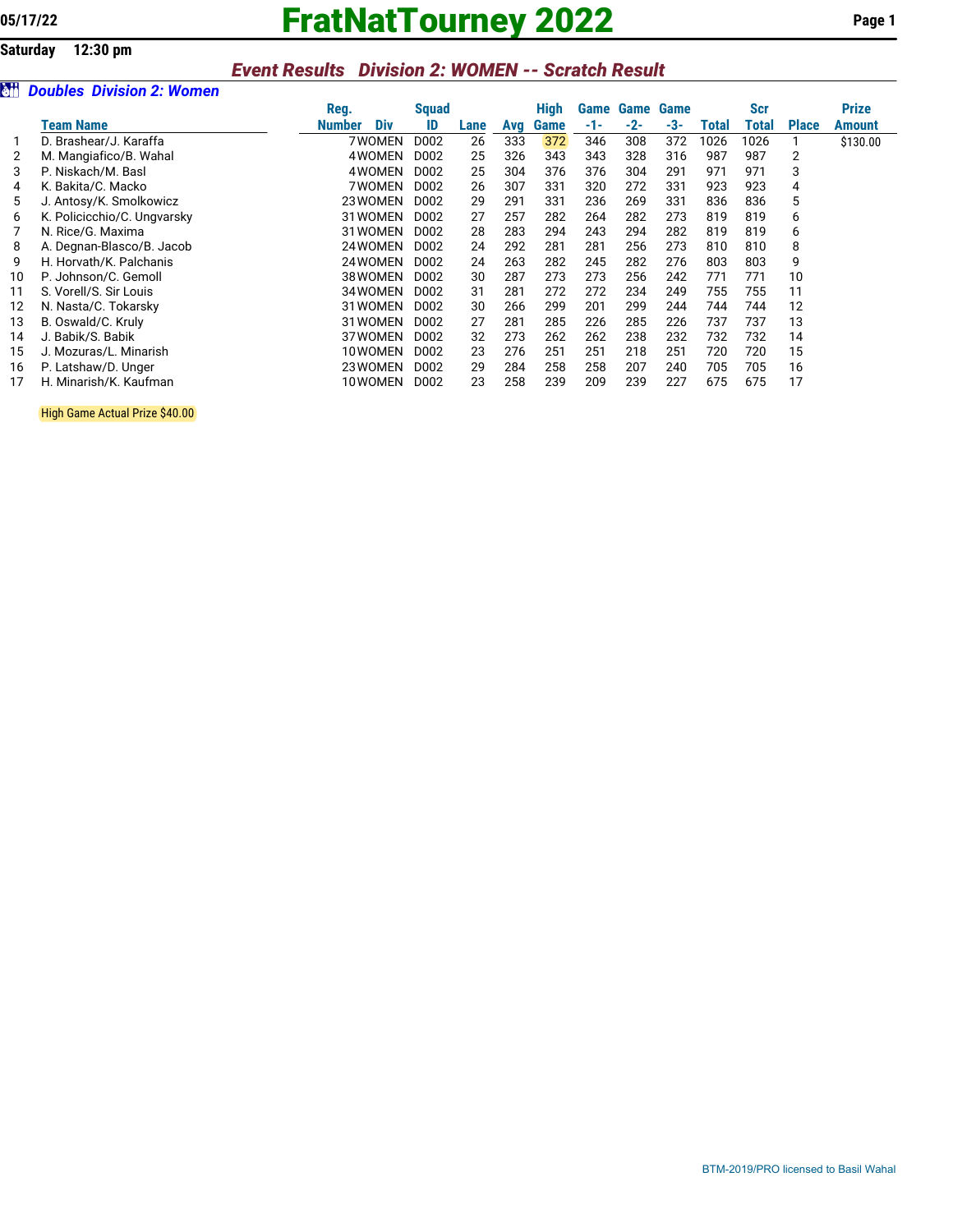#### *Event Results Division 1: MEN -- Handicap Result*

|                |                                               | --------------                |              |                |            |             |             | 1.41191797777879777 |            |            |              |              |               |              |                |               |
|----------------|-----------------------------------------------|-------------------------------|--------------|----------------|------------|-------------|-------------|---------------------|------------|------------|--------------|--------------|---------------|--------------|----------------|---------------|
|                | <b>Doubles Division 1: Men</b>                |                               |              |                |            |             |             |                     |            |            |              |              |               |              |                |               |
|                |                                               | Req.                          | <b>Squad</b> |                |            | <b>High</b> | <b>HDCP</b> | <b>Game</b>         | Game       | Game       |              | <b>HDCP</b>  | <b>Series</b> | <b>HDCP</b>  |                | <b>Prize</b>  |
|                | <b>Team Name</b>                              | <b>Number</b><br><b>Div</b>   | ID           | Lane           | Avg        | Game        | Game        | -1-                 | $-2-$      | $-3-$      | <b>Total</b> | <b>Total</b> | <b>HDCP</b>   | <b>Total</b> | <b>Place</b>   | <b>Amount</b> |
| 1              | C. Cato/C. Barca                              | 3<br><b>MEN</b>               | D002         | 43             | 321        | 390         | 524         | 382                 | 390        | 349        | 1121         | 402          | 1523          | 1523         | $\mathbf{1}$   | \$300.00      |
| $\overline{2}$ | J. Anderson/M. Patak                          | 5<br><b>MEN</b>               | D002         | 5              | 365        | 421         | 517         | 419                 | 394        | 421        | 1234         | 288          | 1522          | 1522         | $\mathbf{2}$   | \$220.00      |
| 3              | J. Francis/M. Degnan                          | 22<br><b>MEN</b>              | D002         | 15             | 345        | 420         | 534         | 380                 | 420        | 369        | 1169         | 342          | 1511          | 1511         | 3              | \$150.00      |
| 4              | R. Sir Louis/A. Sir Louis                     | 13<br><b>MEN</b>              | D002         | 13             | 409        | 489         | 548         | 489                 | 418        | 422        | 1329         | 177          | 1506          | 1506         | $\overline{4}$ | \$130.00      |
| 5              | N. Richnafsky/V. Smith                        | 29<br>MEN                     | D002         | 19             | 388        | 453         | 531         | 436                 | 371        | 453        | 1260         | 234          | 1494          | 1494         | 5              | \$100.00      |
| 6              | D. Iskra Sr/T. Rasimas                        | <b>MEN</b><br>20              | D002         | 10             | 411        | 471         | 529         | 445                 | 399        | 471        | 1315         | 174          | 1489          | 1489         | 6              | 90.00         |
| 7              | G. Mozuras/F. Repko                           | 8<br><b>MEN</b>               | D002         | 40             | 338        | 421         | 541         | 358                 | 347        | 421        | 1126         | 360          | 1486          | 1486         | $\overline{7}$ | 80.00         |
| 8              | P. Kolecky/M. Kolecky                         | <b>MEN</b><br>12              | D002         | 41             | 390        | 449         | 525         | 449                 | 425        | 373        | 1247         | 228          | 1475          | 1475         | 8              | 70.00         |
| 9              | B. Karaffa/M. Cimperman                       | <b>MEN</b><br>6               | D002         | 17             | 403        | 442         | 507         | 442                 | 393        | 437        | 1272         | 195          | 1467          | 1467         | 9              | 60.00         |
| 10             | A. Digon/J. Niskach                           | 5<br>MEN                      | D002         | 5              | 430        | 498         | 539         | 498                 | 454        | 387        | 1339         | 123          | 1462          | 1462         | 10             | ---           |
| 11             | G. Risko/B. Risko                             | 19<br>MEN                     | D002         | 11             | 429        | 470         | 512         | 461                 | 470        | 403        | 1334         | 126          | 1460          | 1460         | 11             |               |
| 12             | F. Nasta/D. Nasta                             | <b>MEN</b><br>1               | D002         | 39             | 350        | 383         | 493         | 368                 | 383        | 377        | 1128         | 330          | 1458          | 1458         | 12             | \$60.00       |
| 13             | T. Skrtich/D. Barton                          | <b>MEN</b><br>28              | D002         | 18             | 272        | 336         | 512         | 281                 | 311        | 336        | 928          | 528          | 1456          | 1456         | 13             |               |
| 14             | R. Shedlock/C. Shedlock                       | MEN<br>21                     | D002         | 14             | 365        | 435         | 532         | 435                 | 354        | 372        | 1161         | 291          | 1452          | 1452         | 14             |               |
| 15             | M. Mantsch/J. Miller                          | 3<br><b>MEN</b>               | D002         | 43             | 336        | 373         | 495         | 345                 | 364        | 373        | 1082         | 366          | 1448          | 1448         | 15             |               |
| 16             | R. Groner/G. Maurer                           | 35<br>MEN                     | D002         | 20             | 366        | 425         | 521         | 372                 | 425        | 345        | 1142         | 288          | 1430          | 1430         | 16             |               |
| 17             | J. Berner/M. Czarney                          | <b>MEN</b><br>11              | D002         | 16             | 334        | 421         | 544         | 333                 | 300        | 421        | 1054         | 369          | 1423          | 1423         | 17             |               |
| 18             | E. Wilk III/F. Risko                          | 19<br><b>MEN</b>              | D002         | 11             | 336        | 381         | 503         | 307                 | 367        | 381        | 1055         | 366          | 1421          | 1421         | 18             |               |
| 19             | C. Kordich/B. Seruga                          | 15<br>MEN                     | D002         | 42             | 367        | 414         | 510         | 335                 | 382        | 414        | 1131         | 288          | 1419          | 1419         | 19             |               |
| 20             | H. Oswald/J. Burkhart                         | 28<br>MEN                     | D002         | 18             | 284        | 320         | 486         | 300                 | 320        | 296        | 916          | 498          | 1414          | 1414         | 20             |               |
| 21             | J. Minarish/J. Minarish                       | 9<br><b>MEN</b>               | D002         | 7              | 349        | 372         | 482         | 372                 | 345        | 365        | 1082         | 330          | 1412          | 1412         | 21             |               |
| 22             | D. Salmanowitz/M. Kudlacik                    | 17<br>MEN                     | D002         | 37             | 298        | 323         | 477         | 316                 | 310        | 323        | 949          | 462          | 1411          | 1411         | 22             |               |
| 23<br>24       | L. Johnston/D. Johnston                       | 26<br>MEN<br>27<br><b>MEN</b> | D002<br>D002 | 38<br>12       | 416<br>386 | 437<br>468  | 491<br>547  | 437<br>468          | 397<br>359 | 414<br>345 | 1248<br>1172 | 162<br>237   | 1410<br>1409  | 1410<br>1409 | 23<br>24       |               |
| 25             | T. Silay/J. Grottenthaler<br>J. Smith/J. Bart | <b>MEN</b><br>21              | D002         | 14             | 345        | 374         | 488         | 322                 | 367        | 374        | 1063         | 342          | 1405          | 1405         | 25             |               |
| 26             | C. Johnson/F. Johnson                         | 8<br><b>MEN</b>               | D002         | 40             | 349        | 377         | 487         | 377                 | 322        | 363        | 1062         | 330          | 1392          | 1392         | 26             |               |
| 27             | J. Burfield/D. Papcun                         | <b>MEN</b><br>18              | D002         | 9              | 379        | 407         | 492         | 407                 | 336        | 392        | 1135         | 255          | 1390          | 1390         | 27             |               |
| 28             | R. Burfield/M. Burfield                       | 18<br><b>MEN</b>              | D002         | 9              | 350        | 397         | 507         | 282                 | 362        | 397        | 1041         | 330          | 1371          | 1371         | 28             |               |
| 29             | R. Kopanic/J. Saul                            | <b>MEN</b><br>26              | D002         | 38             | 354        | 362         | 469         | 333                 | 349        | 362        | 1044         | 321          | 1365          | 1365         | 29             |               |
| 30             | G. Blasco/J. Jacob                            | <b>MEN</b><br>20              | D002         | 10             | 353        | 363         | 470         | 341                 | 363        | 332        | 1036         | 321          | 1357          | 1357         | 30             |               |
| 31             | M. Pytel/D. Pytel                             | <b>MEN</b><br>14              | D002         | 8              | 350        | 351         | 461         | 331                 | 341        | 351        | 1023         | 330          | 1353          | 1353         | 31             |               |
| 32             | C. Checkton/A. Novotney                       | 15<br>MEN                     | D002         | 42             | 362        | 386         | 485         | 355                 | 386        | 311        | 1052         | 297          | 1349          | 1349         | 32             |               |
| 33             | C. Mathewson/R. Haller                        | 9<br><b>MEN</b>               | D002         | $\overline{7}$ | 412        | 453         | 510         | 453                 | 397        | 327        | 1177         | 171          | 1348          | 1348         | 33             |               |
| 34             | J. Beattie/D. Sinagra                         | <b>MEN</b><br>27              | D002         | 12             | 392        | 429         | 503         | 429                 | 335        | 361        | 1125         | 222          | 1347          | 1347         | 34             |               |
| 35             | J. Tokarsky/D. Ungvarsky                      | <b>MEN</b><br>35              | D002         | 20             | 299        | 311         | 464         | 295                 | 311        | 279        | 885          | 459          | 1344          | 1344         | 35             |               |
| 36             | D. Kolecky Sr/J. Hutzel                       | 12<br>MEN                     | D002         | 41             | 343        | 388         | 504         | 311                 | 296        | 388        | 995          | 348          | 1343          | 1343         | 36             |               |
| 37             | J. Francis/D. Iskra Jr                        | 22<br>MEN                     | D002         | 15             | 320        | 380         | 515         | 266                 | 280        | 380        | 926          | 405          | 1331          | 1331         | 37             |               |
| 38             | C. Pytel/S. Pytel                             | <b>MEN</b><br>14              | D002         | 8              | 350        | 369         | 479         | 303                 | 323        | 369        | 995          | 330          | 1325          | 1325         | 38             |               |
| 39             | J. Arrowood/M. Karaffa                        | 6<br><b>MEN</b>               | D002         | 17             | 359        | 436         | 538         | 277                 | 304        | 436        | 1017         | 306          | 1323          | 1323         | 39             |               |
| 40             | R. Macko/D. Dawson                            | <b>MEN</b><br>16              | D002         | 35             | 341        | 356         | 473         | 302                 | 309        | 356        | 967          | 351          | 1318          | 1318         | 40             |               |
| 41             | V. Smith/D. Smith                             | 29<br>MEN                     | D002         | 19             | 371        | 391         | 483         | 284                 | 352        | 391        | 1027         | 276          | 1303          | 1303         | 41             |               |
| 42             | W. Gemoll/M. Horvath                          | 39<br>MEN                     | D002         | 6              | 347        | 360         | 472         | 360                 | 316        | 266        | 942          | 336          | 1278          | 1278         | 42             |               |
| 43             | D. Macko/C. Macko                             | MEN<br>16                     | D002         | 35             | 350        | 335         | 445         | 331                 | 271        | 335        | 937          | 330          | 1267          | 1267         | 43             |               |
| 44             | J. Nasta/E. Nasta                             | <b>MEN</b><br>-1              | D002         | 39             | 350        | 318         | 428         | 309                 | 318        | 303        | 930          | 330          | 1260          | 1260         | 44             |               |
| 45             | D. Butchko/C. Butchko                         | MEN<br>36                     | D002         | 6              | 350        | 338         | 448         | 280                 | 338        | 306        | 924          | 330          | 1254          | 1254         | 45             |               |
| 46             | D. Rice/D. Lutes, Jr.                         | 2<br>MEN                      | D002         | 44             | 338        | 321         | 440         | 321                 | 258        | 306        | 885          | 357          | 1242          | 1242         | 46             |               |
| 47             | F. Berestecky/W. Roebuck                      | 2<br><b>MEN</b>               | D002         | 44             | 319        | 331         | 467         | 331                 | 224        | 276        | 831          | 408          | 1239          | 1239         | 47             |               |
| 48             | J. Moynihan/J. Moynihan                       | MEN<br>25                     | D002         | 36             | 350        | 336         | 446         | 257                 | 310        | 336        | 903          | 330          | 1233          | 1233         | 48             |               |
| 49             | R. Durcansky/O. Sir Louis                     | 13<br>MEN                     | D002         | 13             | 362        | 339         | 439         | 273                 | 339        | 316        | 928          | 300          | 1228          | 1228         | 49             |               |
| 50             | G. Pitonak/R. Mosloskie                       | 17<br>MEN                     | D002         | 37             | 383        | 360         | 442         | 291                 | 317        | 360        | 968          | 246          | 1214          | 1214         | 50             |               |

High Game Handicap Prize \$40.00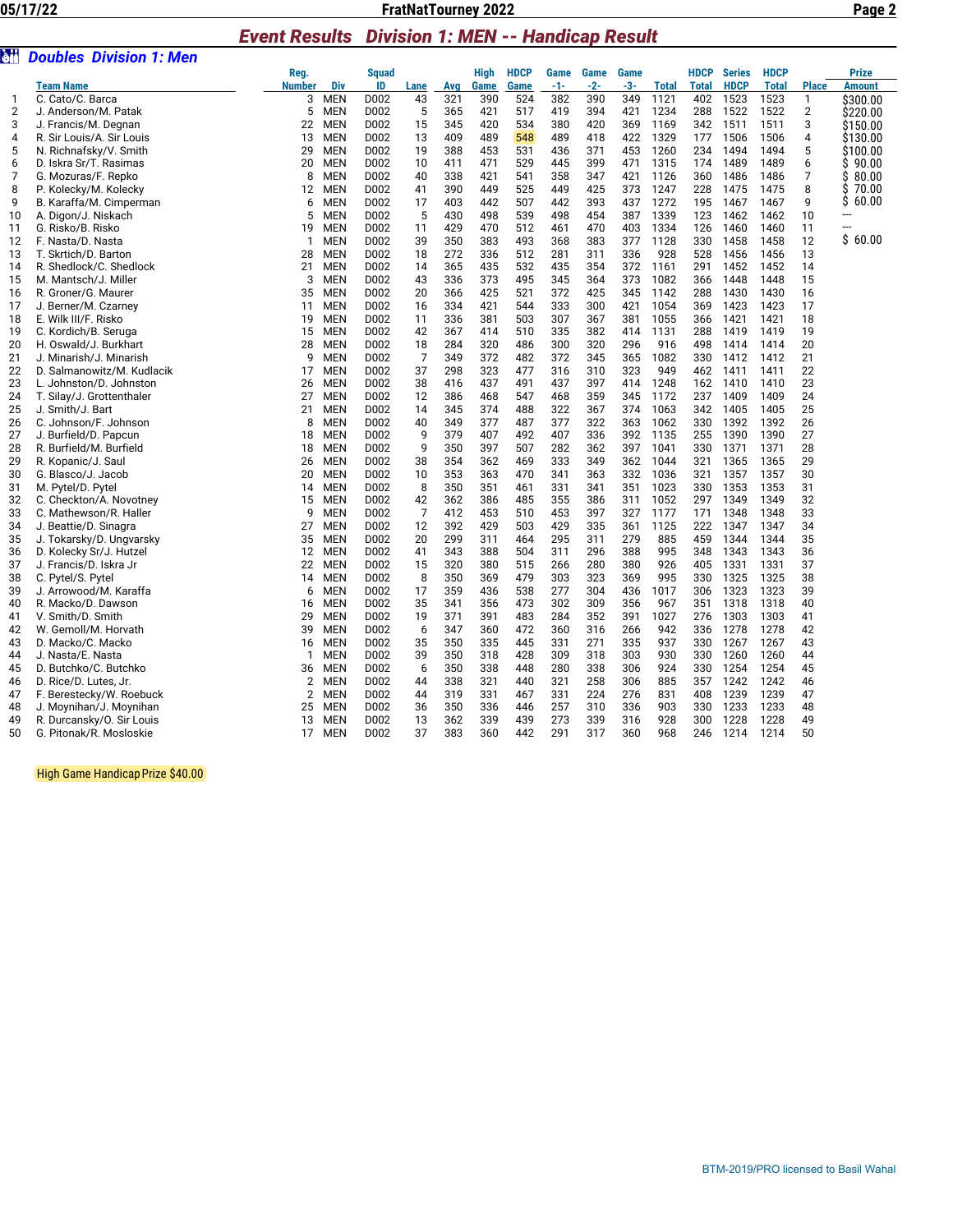**Saturday 12:30 pm**

### *Event Results Division 1: MEN -- Scratch Result*

|  | <b>BH</b> Doubles Division 1: Men |  |  |
|--|-----------------------------------|--|--|
|--|-----------------------------------|--|--|

|    |                            | Reg.           |            | <b>Squad</b> |      |     | <b>High</b> | Game | Game  | <b>Game</b> |              | Scr          |              | <b>Prize</b> |
|----|----------------------------|----------------|------------|--------------|------|-----|-------------|------|-------|-------------|--------------|--------------|--------------|--------------|
|    | <b>Team Name</b>           | Number         | <b>Div</b> | ID           | Lane | Avg | Game        | -1-  | $-2-$ | -3-         | <b>Total</b> | <b>Total</b> | <b>Place</b> | Amount       |
| 1  | A. Digon/J. Niskach        | 5              | <b>MEN</b> | D002         | 5    | 430 | 498         | 498  | 454   | 387         | 1339         | 1339         | $\mathbf{1}$ | \$240.00     |
| 2  | G. Risko/B. Risko          | 19             | <b>MEN</b> | D002         | 11   | 429 | 470         | 461  | 470   | 403         | 1334         | 1334         | 2            | \$200.00     |
| 3  | R. Sir Louis/A. Sir Louis  | 13             | <b>MEN</b> | D002         | 13   | 409 | 489         | 489  | 418   | 422         | 1329         | 1329         | 3            |              |
| 4  | D. Iskra Sr/T. Rasimas     | 20             | <b>MEN</b> | D002         | 10   | 411 | 471         | 445  | 399   | 471         | 1315         | 1315         | 4            |              |
| 5  | B. Karaffa/M. Cimperman    | 6              | MEN        | D002         | 17   | 403 | 442         | 442  | 393   | 437         | 1272         | 1272         | 5            |              |
| 6  | N. Richnafsky/V. Smith     | 29             | <b>MEN</b> | D002         | 19   | 388 | 453         | 436  | 371   | 453         | 1260         | 1260         | 6            |              |
| 7  | L. Johnston/D. Johnston    | 26             | <b>MEN</b> | D002         | 38   | 416 | 437         | 437  | 397   | 414         | 1248         | 1248         | 7            |              |
| 8  | P. Kolecky/M. Kolecky      | 12             | <b>MEN</b> | D002         | 41   | 390 | 449         | 449  | 425   | 373         | 1247         | 1247         | 8            |              |
| 9  | J. Anderson/M. Patak       | 5              | <b>MEN</b> | D002         | 5    | 365 | 421         | 419  | 394   | 421         | 1234         | 1234         | 9            |              |
| 10 | C. Mathewson/R. Haller     | 9              | <b>MEN</b> | D002         | 7    | 412 | 453         | 453  | 397   | 327         | 1177         | 1177         | 10           |              |
| 11 | T. Silay/J. Grottenthaler  | 27             | <b>MEN</b> | D002         | 12   | 386 | 468         | 468  | 359   | 345         | 1172         | 1172         | 11           |              |
| 12 | J. Francis/M. Degnan       | 22             | <b>MEN</b> | D002         | 15   | 345 | 420         | 380  | 420   | 369         | 1169         | 1169         | 12           |              |
| 13 | R. Shedlock/C. Shedlock    | 21             | <b>MEN</b> | D002         | 14   | 365 | 435         | 435  | 354   | 372         | 1161         | 1161         | 13           |              |
| 14 | R. Groner/G. Maurer        | 35             | <b>MEN</b> | D002         | 20   | 366 | 425         | 372  | 425   | 345         | 1142         | 1142         | 14           |              |
| 15 | J. Burfield/D. Papcun      | 18             | <b>MEN</b> | D002         | 9    | 379 | 407         | 407  | 336   | 392         | 1135         | 1135         | 15           |              |
| 16 | C. Kordich/B. Seruga       | 15             | <b>MEN</b> | D002         | 42   | 367 | 414         | 335  | 382   | 414         | 1131         | 1131         | 16           |              |
| 17 | F. Nasta/D. Nasta          | 1              | <b>MEN</b> | D002         | 39   | 350 | 383         | 368  | 383   | 377         | 1128         | 1128         | 17           |              |
| 18 | G. Mozuras/F. Repko        | 8              | MEN        | D002         | 40   | 338 | 421         | 358  | 347   | 421         | 1126         | 1126         | 18           |              |
| 19 | J. Beattie/D. Sinagra      | 27             | <b>MEN</b> | D002         | 12   | 392 | 429         | 429  | 335   | 361         | 1125         | 1125         | 19           |              |
| 20 | C. Cato/C. Barca           | 3              | <b>MEN</b> | D002         | 43   | 321 | 390         | 382  | 390   | 349         | 1121         | 1121         | 20           |              |
| 21 | M. Mantsch/J. Miller       | 3              | <b>MEN</b> | D002         | 43   | 336 | 373         | 345  | 364   | 373         | 1082         | 1082         | 21           |              |
| 22 | J. Minarish/J. Minarish    | 9              | <b>MEN</b> | D002         | 7    | 349 | 372         | 372  | 345   | 365         | 1082         | 1082         | 21           |              |
| 23 | J. Smith/J. Bart           | 21             | <b>MEN</b> | D002         | 14   | 345 | 374         | 322  | 367   | 374         | 1063         | 1063         | 23           |              |
| 24 | C. Johnson/F. Johnson      | 8              | <b>MEN</b> | D002         | 40   | 349 | 377         | 377  | 322   | 363         | 1062         | 1062         | 24           |              |
| 25 | E. Wilk III/F. Risko       | 19             | <b>MEN</b> | D002         | 11   | 336 | 381         | 307  | 367   | 381         | 1055         | 1055         | 25           |              |
| 26 | J. Berner/M. Czarney       | 11             | <b>MEN</b> | D002         | 16   | 334 | 421         | 333  | 300   | 421         | 1054         | 1054         | 26           |              |
| 27 | C. Checkton/A. Novotney    | 15             | <b>MEN</b> | D002         | 42   | 362 | 386         | 355  | 386   | 311         | 1052         | 1052         | 27           |              |
| 28 | R. Kopanic/J. Saul         | 26             | <b>MEN</b> | D002         | 38   | 354 | 362         | 333  | 349   | 362         | 1044         | 1044         | 28           |              |
| 29 | R. Burfield/M. Burfield    | 18             | <b>MEN</b> | D002         | 9    | 350 | 397         | 282  | 362   | 397         | 1041         | 1041         | 29           |              |
| 30 | G. Blasco/J. Jacob         | 20             | <b>MEN</b> | D002         | 10   | 353 | 363         | 341  | 363   | 332         | 1036         | 1036         | 30           |              |
| 31 | V. Smith/D. Smith          | 29             | <b>MEN</b> | D002         | 19   | 371 | 391         | 284  | 352   | 391         | 1027         | 1027         | 31           |              |
| 32 | M. Pytel/D. Pytel          | 14             | <b>MEN</b> | D002         | 8    | 350 | 351         | 331  | 341   | 351         | 1023         | 1023         | 32           |              |
| 33 | J. Arrowood/M. Karaffa     | 6              | <b>MEN</b> | D002         | 17   | 359 | 436         | 277  | 304   | 436         | 1017         | 1017         | 33           |              |
| 34 | D. Kolecky Sr/J. Hutzel    | 12             | <b>MEN</b> | D002         | 41   | 343 | 388         | 311  | 296   | 388         | 995          | 995          | 34           |              |
| 35 | C. Pytel/S. Pytel          | 14             | <b>MEN</b> | D002         | 8    | 350 | 369         | 303  | 323   | 369         | 995          | 995          | 34           |              |
| 36 | G. Pitonak/R. Mosloskie    | 17             | <b>MEN</b> | D002         | 37   | 383 | 360         | 291  | 317   | 360         | 968          | 968          | 36           |              |
| 37 | R. Macko/D. Dawson         | 16             | <b>MEN</b> | D002         | 35   | 341 | 356         | 302  | 309   | 356         | 967          | 967          | 37           |              |
| 38 | D. Salmanowitz/M. Kudlacik | 17             | <b>MEN</b> | D002         | 37   | 298 | 323         | 316  | 310   | 323         | 949          | 949          | 38           |              |
| 39 | W. Gemoll/M. Horvath       | 39             | <b>MEN</b> | D002         | 6    | 347 | 360         | 360  | 316   | 266         | 942          | 942          | 39           |              |
| 40 | D. Macko/C. Macko          | 16             | MEN        | D002         | 35   | 350 | 335         | 331  | 271   | 335         | 937          | 937          | 40           |              |
| 41 | J. Nasta/E. Nasta          | 1              | <b>MEN</b> | D002         | 39   | 350 | 318         | 309  | 318   | 303         | 930          | 930          | 41           |              |
| 42 | R. Durcansky/O. Sir Louis  | 13             | MEN        | D002         | 13   | 362 | 339         | 273  | 339   | 316         | 928          | 928          | 42           |              |
| 43 | T. Skrtich/D. Barton       | 28             | <b>MEN</b> | D002         | 18   | 272 | 336         | 281  | 311   | 336         | 928          | 928          | 42           |              |
| 44 | J. Francis/D. Iskra Jr     | 22             | <b>MEN</b> | D002         | 15   | 320 | 380         | 266  | 280   | 380         | 926          | 926          | 44           |              |
| 45 | D. Butchko/C. Butchko      | 36             | <b>MEN</b> | D002         | 6    | 350 | 338         | 280  | 338   | 306         | 924          | 924          | 45           |              |
| 46 | H. Oswald/J. Burkhart      | 28             | <b>MEN</b> | D002         | 18   | 284 | 320         | 300  | 320   | 296         | 916          | 916          | 46           |              |
| 47 | J. Moynihan/J. Moynihan    | 25             | <b>MEN</b> | D002         | 36   | 350 | 336         | 257  | 310   | 336         | 903          | 903          | 47           |              |
| 48 | D. Rice/D. Lutes, Jr.      | 2              | <b>MEN</b> | D002         | 44   | 338 | 321         | 321  | 258   | 306         | 885          | 885          | 48           |              |
| 49 | J. Tokarsky/D. Ungvarsky   | 35             | <b>MEN</b> | D002         | 20   | 299 | 311         | 295  | 311   | 279         | 885          | 885          | 48           |              |
| 50 | F. Berestecky/W. Roebuck   | $\overline{2}$ | MEN        | D002         | 44   | 319 | 331         | 331  | 224   | 276         | 831          | 831          | 50           |              |

High Game Actual Prize \$40.00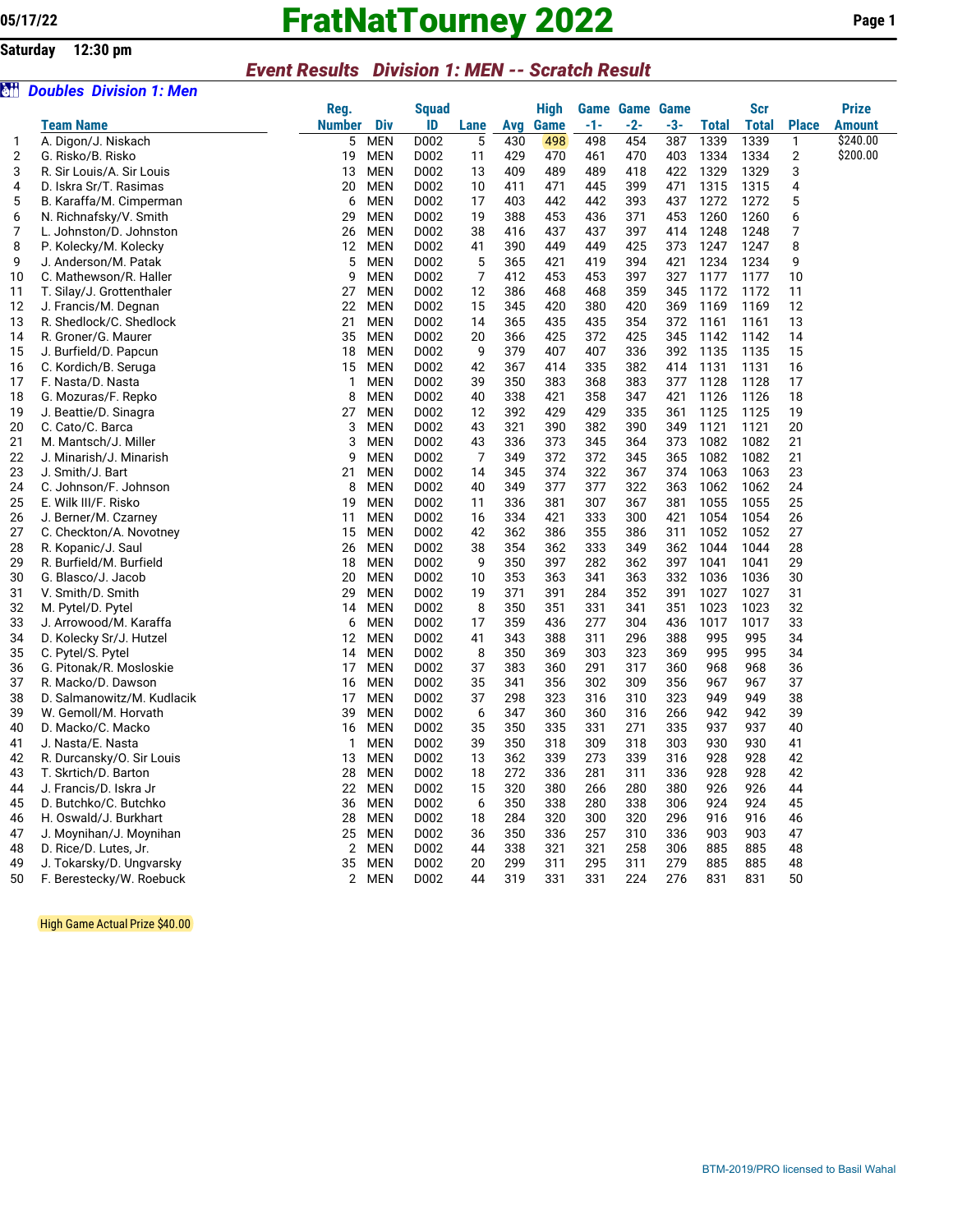#### *Event Results Division 2: WOMEN -- Handicap Result*

|    |                                  |                      |              |      |     |             |             | $1.411$ and $4.54$ $1.33$ and $1.5$ |       |       |              |              |               |              |                |               |
|----|----------------------------------|----------------------|--------------|------|-----|-------------|-------------|-------------------------------------|-------|-------|--------------|--------------|---------------|--------------|----------------|---------------|
|    | <b>Singles Division 2: Women</b> |                      |              |      |     |             |             |                                     |       |       |              |              |               |              |                |               |
|    |                                  | Reg.                 | <b>Squad</b> |      |     | <b>High</b> | <b>HDCP</b> | Game                                | Game  | Game  |              | <b>HDCP</b>  | <b>Series</b> | <b>HDCP</b>  |                | <b>Prize</b>  |
|    | <b>Bowler Name</b>               | <b>Number</b><br>Div | ID           | Lane | Avg | Game        | Game        | $-1-$                               | $-2-$ | $-3-$ | <b>Total</b> | <b>Total</b> | <b>HDCP</b>   | <b>Total</b> | <b>Place</b>   | <b>Amount</b> |
|    | Nicole Nasta                     | 31 WOMEN             | S002         | 29   | 135 | 168         | 223         | 168                                 | 154   | 167   | 489          | 165          | 654           | 654          | $\mathbf{1}$   | \$90.00       |
|    | <b>Melanie Basl</b>              | 4 WOMEN              | S002         | 26   | 178 | 208         | 226         | 179                                 | 197   | 208   | 584          | 54           | 638           | 638          | $\overline{2}$ |               |
| 3  | Jean Karaffa                     | 7 WOMEN              | S002         | 25   | 182 | 213         | 228         | 176                                 | 191   | 213   | 580          | 45           | 625           | 625          | 3              | \$75.00       |
| 4  | Carol Macko                      | 7 WOMEN              | S002         | 25   | 151 | 224         | 265         | 128                                 | 141   | 224   | 493          | 123          | 616           | 616          | $\overline{4}$ | \$70.00       |
| 5  | Karen Bakita                     | 7 WOMEN              | S002         | 25   | 156 | 177         | 214         | 177                                 | 168   | 158   | 503          | 111          | 614           | 614          | 5              | \$60.00       |
| 6  | Stephanie Sir Louis              | 34 WOMEN             | S002         | 31   | 131 | 155         | 213         | 120                                 | 155   | 150   | 425          | 174          | 599           | 599          | 6              | \$40.00       |
|    | <b>Kelly Palchanis</b>           | 24 WOMEN             | S002         | 23   | 144 | 168         | 215         | 139                                 | 149   | 168   | 456          | 141          | 597           | 597          | $\overline{7}$ | \$30.00       |
| 8  | <b>Nancy Rice</b>                | 31 WOMEN             | S002         | 27   | 133 | 169         | 225         | 149                                 | 109   | 169   | 427          | 168          | 595           | 595          | 8              |               |
| 9  | <b>Heather Horvath</b>           | 24 WOMEN             | S002         | 23   | 119 | 152         | 220         | 126                                 | 152   | 110   | 388          | 204          | 592           | 592          | 9              |               |
| 10 | Barbara M. Wahal                 | 4 WOMEN              | S002         | 26   | 176 | 202         | 222         | 202                                 | 163   | 160   | 525          | 60           | 585           | 585          | 10             |               |
| 11 | Joanne Mozuras                   | 10WOMEN              | S002         | 24   | 126 | 142         | 204         | 122                                 | 142   | 135   | 399          | 186          | 585           | 585          | 10             |               |
| 12 | <b>Bernadette Jacob</b>          | 24 WOMEN             | S002         | 23   | 149 | 164         | 207         | 154                                 | 134   | 164   | 452          | 129          | 581           | 581          | 12             |               |
| 13 | Mary Anne Mangiafico             | 4 WOMEN              | S002         | 26   | 150 | 188         | 230         | 152                                 | 188   | 113   | 453          | 126          | 579           | 579          | 13             |               |
| 14 | Patricia A. Niskach              | 4 WOMEN              | S002         | 26   | 126 | 144         | 206         | 144                                 | 106   | 123   | 373          | 186          | 559           | 559          | 14             |               |
| 15 | Carol Ungvarsky                  | 31 WOMEN             | S002         | 28   | 155 | 158         | 196         | 138                                 | 158   | 148   | 444          | 114          | 558           | 558          | 15             |               |
| 16 | <b>Caroline Gemoll</b>           | 38 WOMEN             | S002         | 29   | 160 | 164         | 198         | 145                                 | 164   | 147   | 456          | 102          | 558           | 558          | 15             |               |
| 17 | Ceil Kruly                       | 31 WOMEN             | S002         | 28   | 142 | 146         | 195         | 128                                 | 146   | 136   | 410          | 147          | 557           | 557          | 17             |               |
| 18 | Phyllis Johnson                  | 38 WOMEN             | S002         | 29   | 127 | 142         | 204         | 108                                 | 142   | 119   | 369          | 186          | 555           | 555          | 18             |               |
| 19 | Diana Brashear                   | 7 WOMEN              | S002         | 25   | 151 | 155         | 196         | 134                                 | 140   | 155   | 429          | 123          | 552           | 552          | 19             |               |
| 20 | <b>Guinevere Maxima</b>          | 31 WOMEN             | S002         | 27   | 150 | 152         | 194         | 145                                 | 124   | 152   | 421          | 126          | 547           | 547          | 20             |               |
| 21 | Patricia Latshaw                 | 23 WOMEN             | S002         | 30   | 134 | 141         | 197         | 141                                 | 131   | 102   | 374          | 168          | 542           | 542          | 21             |               |
| 22 | <b>Bridget Oswald</b>            | 31 WOMEN             | S002         | 28   | 139 | 142         | 193         | 142                                 | 109   | 136   | 387          | 153          | 540           | 540          | 22             |               |
| 23 | Kathleen Smolkowicz              | 23 WOMEN             | S002         | 30   | 143 | 146         | 194         | 146                                 | 124   | 125   | 395          | 144          | 539           | 539          | 23             |               |
| 24 | Marti Pytel                      | 33 WOMEN             | S002         | 32   | 150 | 139         | 181         | 139                                 | 136   | 129   | 404          | 126          | 530           | 530          | 24             |               |
| 25 | Joann Antosy                     | 23 WOMEN             | S002         | 30   | 148 | 141         | 185         | 141                                 | 129   | 122   | 392          | 132          | 524           | 524          | 25             |               |
| 26 | <b>Christine Tokarsky</b>        | 31 WOMEN             | S002         | 29   | 131 | 118         | 176         | 114                                 | 110   | 118   | 342          | 174          | 516           | 516          | 26             |               |
| 27 | Karen Kaufman                    | 10WOMEN              | S002         | 24   | 123 | 124         | 189         | 124                                 | 113   | 82    | 319          | 195          | 514           | 514          | 27             |               |
| 28 | Amanda Pytel                     | 33 WOMEN             | S002         | 32   | 150 | 147         | 189         | 147                                 | 108   | 125   | 380          | 126          | 506           | 506          | 28             |               |
| 29 | Amy Degnan-Blasco                | 24 WOMEN             | S002         | 23   | 143 | 140         | 188         | 108                                 | 140   | 97    | 345          | 144          | 489           | 489          | 29             |               |
| 30 | <b>Helen Minarish</b>            | 10WOMEN              | S002         | 24   | 135 | 122         | 177         | 122                                 | 102   | 94    | 318          | 165          | 483           | 483          | 30             |               |
| 31 | Lori Minarish                    | 10WOMEN              | S002         | 24   | 150 | 102         | 144         | 102                                 | 91    | 92    | 285          | 126          | 411           | 411          | 31             |               |

#### High Game Handica p Prize \$20.00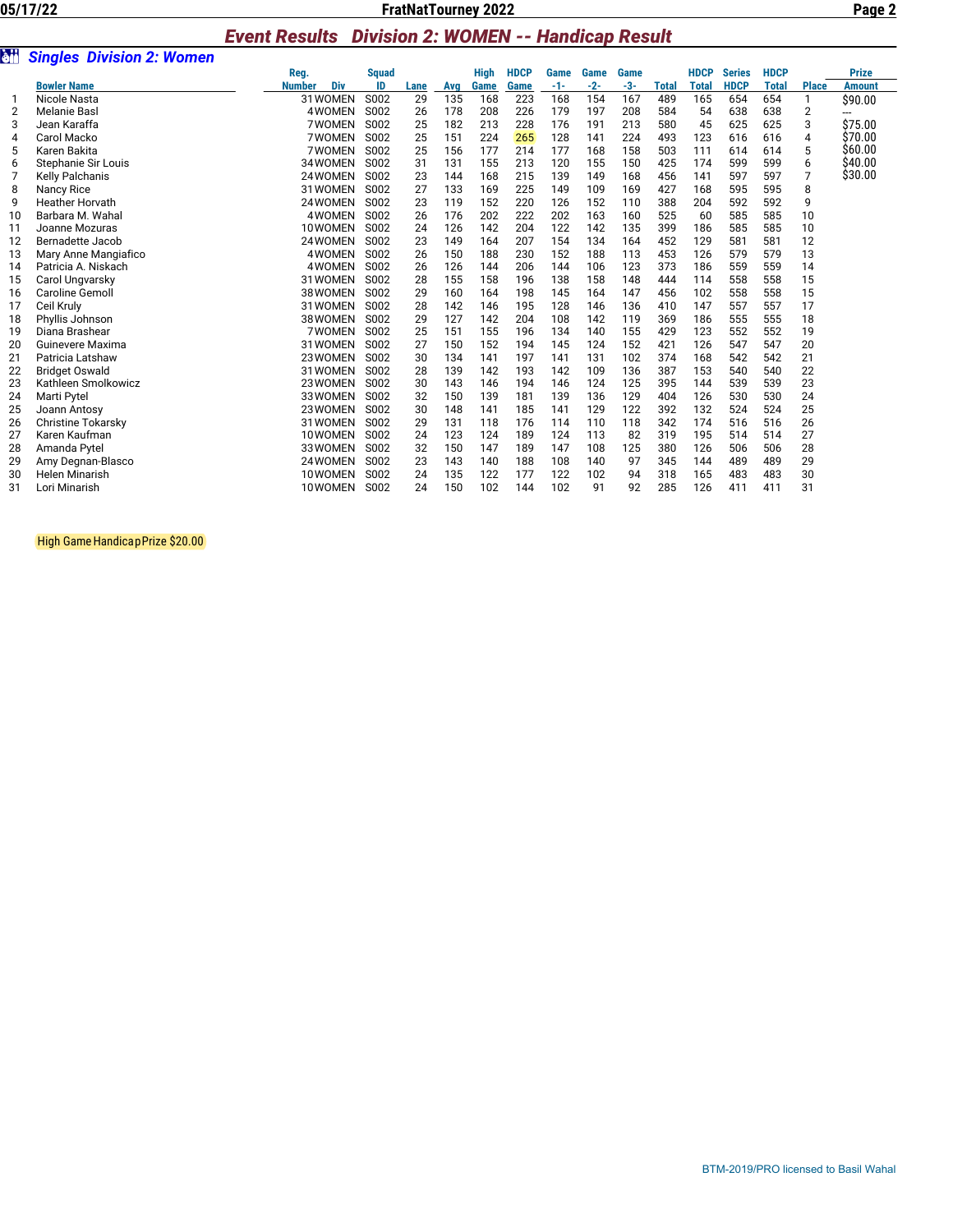# **05/17/22 FratNatTourney 2022 Page 1**

### *Event Results Division 2: WOMEN -- Scratch Result*

#### *<u><i>Singles Division 2: Women</u>*</u>

|    |                           | Reg.                        | <b>Squad</b>     |      |     | <b>High</b> |       | <b>Game Game</b> | <b>Game</b> |              | <b>Scr</b>   |              | <b>Prize</b> |
|----|---------------------------|-----------------------------|------------------|------|-----|-------------|-------|------------------|-------------|--------------|--------------|--------------|--------------|
|    | <b>Bowler Name</b>        | <b>Number</b><br><b>Div</b> | ID               | Lane | Avg | <b>Game</b> | $-1-$ | $-2-$            | $-3-$       | <b>Total</b> | <b>Total</b> | <b>Place</b> | Amount       |
|    | Melanie Basl              | 4WOMEN                      | S002             | 26   | 178 | 208         | 179   | 197              | 208         | 584          | 584          | 1            | \$85.00      |
| 2  | Jean Karaffa              | 7 WOMEN                     | S002             | 25   | 182 | 213         | 176   | 191              | 213         | 580          | 580          | 2            |              |
| 3  | Barbara M. Wahal          | 4 WOMEN                     | S <sub>002</sub> | 26   | 176 | 202         | 202   | 163              | 160         | 525          | 525          | 3            |              |
| 4  | Karen Bakita              | 7 WOMEN                     | S002             | 25   | 156 | 177         | 177   | 168              | 158         | 503          | 503          | 4            |              |
| 5  | Carol Macko               | 7 WOMEN                     | S <sub>002</sub> | 25   | 151 | 224         | 128   | 141              | 224         | 493          | 493          | 5            |              |
| 6  | Nicole Nasta              | 31 WOMEN                    | S002             | 29   | 135 | 168         | 168   | 154              | 167         | 489          | 489          | 6            |              |
|    | Caroline Gemoll           | 38 WOMEN                    | S <sub>002</sub> | 29   | 160 | 164         | 145   | 164              | 147         | 456          | 456          | 7            |              |
| 8  | <b>Kelly Palchanis</b>    | 24 WOMEN                    | S <sub>002</sub> | 23   | 144 | 168         | 139   | 149              | 168         | 456          | 456          | 7            |              |
| 9  | Mary Anne Mangiafico      | 4 WOMEN                     | S002             | 26   | 150 | 188         | 152   | 188              | 113         | 453          | 453          | 9            |              |
| 10 | <b>Bernadette Jacob</b>   | 24 WOMEN                    | S002             | 23   | 149 | 164         | 154   | 134              | 164         | 452          | 452          | 10           |              |
| 11 | Carol Ungvarsky           | 31 WOMEN                    | S002             | 28   | 155 | 158         | 138   | 158              | 148         | 444          | 444          | 11           |              |
| 12 | Diana Brashear            | 7 WOMEN                     | S002             | 25   | 151 | 155         | 134   | 140              | 155         | 429          | 429          | 12           |              |
| 13 | <b>Nancy Rice</b>         | 31 WOMEN                    | S002             | 27   | 133 | 169         | 149   | 109              | 169         | 427          | 427          | 13           |              |
| 14 | Stephanie Sir Louis       | 34 WOMEN                    | S002             | 31   | 131 | 155         | 120   | 155              | 150         | 425          | 425          | 14           |              |
| 15 | Guinevere Maxima          | 31 WOMEN                    | S002             | 27   | 150 | 152         | 145   | 124              | 152         | 421          | 421          | 15           |              |
| 16 | Ceil Kruly                | 31 WOMEN                    | S002             | 28   | 142 | 146         | 128   | 146              | 136         | 410          | 410          | 16           |              |
| 17 | Marti Pytel               | 33 WOMEN                    | S002             | 32   | 150 | 139         | 139   | 136              | 129         | 404          | 404          | 17           |              |
| 18 | Joanne Mozuras            | 10WOMEN                     | S002             | 24   | 126 | 142         | 122   | 142              | 135         | 399          | 399          | 18           |              |
| 19 | Kathleen Smolkowicz       | 23 WOMEN                    | S002             | 30   | 143 | 146         | 146   | 124              | 125         | 395          | 395          | 19           |              |
| 20 | Joann Antosy              | 23 WOMEN                    | S002             | 30   | 148 | 141         | 141   | 129              | 122         | 392          | 392          | 20           |              |
| 21 | <b>Heather Horvath</b>    | 24 WOMEN                    | S002             | 23   | 119 | 152         | 126   | 152              | 110         | 388          | 388          | 21           |              |
| 22 | <b>Bridget Oswald</b>     | 31 WOMEN                    | S002             | 28   | 139 | 142         | 142   | 109              | 136         | 387          | 387          | 22           |              |
| 23 | Amanda Pytel              | 33 WOMEN                    | S002             | 32   | 150 | 147         | 147   | 108              | 125         | 380          | 380          | 23           |              |
| 24 | Patricia Latshaw          | 23 WOMEN                    | S002             | 30   | 134 | 141         | 141   | 131              | 102         | 374          | 374          | 24           |              |
| 25 | Patricia A. Niskach       | 4 WOMEN                     | S002             | 26   | 126 | 144         | 144   | 106              | 123         | 373          | 373          | 25           |              |
| 26 | Phyllis Johnson           | 38 WOMEN                    | S002             | 29   | 127 | 142         | 108   | 142              | 119         | 369          | 369          | 26           |              |
| 27 | Amy Degnan-Blasco         | 24 WOMEN                    | S002             | 23   | 143 | 140         | 108   | 140              | 97          | 345          | 345          | 27           |              |
| 28 | <b>Christine Tokarsky</b> | 31 WOMEN                    | S002             | 29   | 131 | 118         | 114   | 110              | 118         | 342          | 342          | 28           |              |
| 29 | Karen Kaufman             | 10WOMEN                     | S002             | 24   | 123 | 124         | 124   | 113              | 82          | 319          | 319          | 29           |              |
| 30 | <b>Helen Minarish</b>     | 10WOMEN                     | S002             | 24   | 135 | 122         | 122   | 102              | 94          | 318          | 318          | 30           |              |
| 31 | Lori Minarish             | 10WOMEN                     | S002             | 24   | 150 | 102         | 102   | 91               | 92          | 285          | 285          | 31           |              |

High Game Actual Prize \$20.00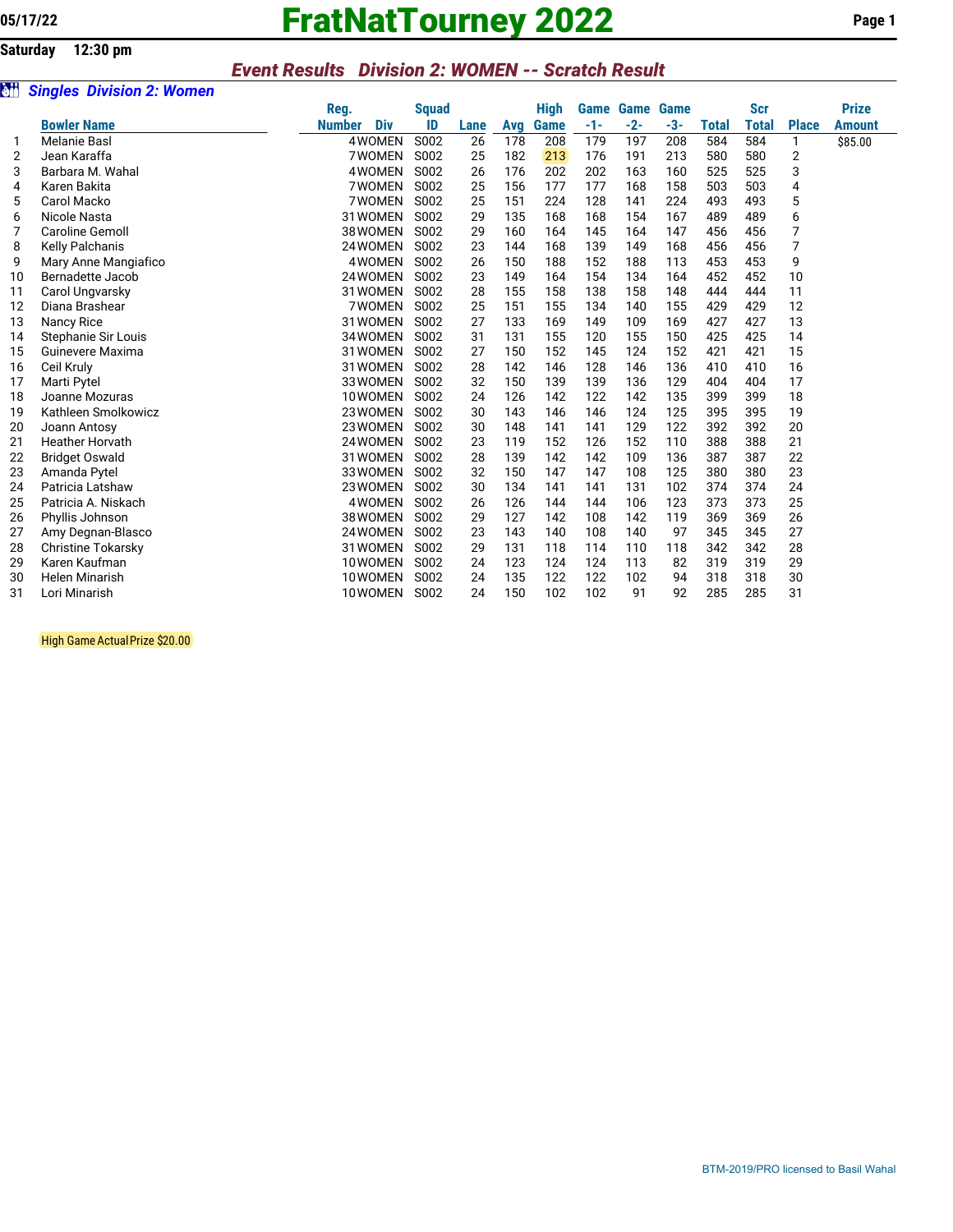#### *Event Results Division 1: MEN -- Handicap Result*

| òii            | <b>Singles Division 1: Men</b>       | ____________          |                   |                    |          |            |                     |                     | ---------     |               |             |            |                             |                              |                             |                |                               |
|----------------|--------------------------------------|-----------------------|-------------------|--------------------|----------|------------|---------------------|---------------------|---------------|---------------|-------------|------------|-----------------------------|------------------------------|-----------------------------|----------------|-------------------------------|
|                | <b>Bowler Name</b>                   | Reg.<br><b>Number</b> | Div               | <b>Squad</b><br>ID | Lane     | Avg        | <b>High</b><br>Game | <b>HDCP</b><br>Game | Game<br>$-1-$ | Game<br>$-2-$ | Game<br>-3- | Total      | <b>HDCP</b><br><b>Total</b> | <b>Series</b><br><b>HDCP</b> | <b>HDCP</b><br><b>Total</b> | <b>Place</b>   | <b>Prize</b><br><b>Amount</b> |
| 1              | Alan J. Novotney                     | 15                    | <b>MEN</b>        | S002               | 41       | 172        | 244                 | 301                 | 187           | 244           | 237         | 668        | 171                         | 839                          | 839                         | 1              | \$150.00                      |
| $\overline{2}$ | Tom Skrtich                          | 28                    | MEN               | S002               | 17       | 129        | 224                 | 318                 | 176           | 139           | 224         | 539        | 282                         | 821                          | 821                         | $\overline{2}$ | \$130.00                      |
| 3              | Alex Sir Louis                       | 13                    | MEN               | S002               | 14       | 216        | 268                 | 288                 | 268           | 268           | 216         | 752        | 60                          | 812                          | 812                         | 3              |                               |
| 4              | John L Minarish                      | 9                     | <b>MEN</b>        | S002               | 8        | 163        | 216                 | 281                 | 188           | 216           | 200         | 604        | 195                         | 799                          | 799                         | 4              | \$100.00                      |
| 5              | <b>Brian Risko</b>                   | 19                    | MEN               | S002               | 12       | 219        | 298                 | 315                 | 166           | 298           | 278         | 742        | 51                          | 793                          | 793                         | 5              |                               |
| 6              | <b>Rusty Groner</b>                  | 35                    | MEN               | S002               | 19       | 198        | 254                 | 289                 | 230           | 254           | 202         | 686        | 105                         | 791                          | 791                         | 6              | Ś.<br>90.00                   |
| 7              | <b>Howard Oswald</b>                 | 28                    | MEN               | S002               | 17       | 169        | 214                 | 274                 | 193           | 214           | 189         | 596        | 180                         | 776                          | 776                         | 7              | Ś<br>80.00                    |
| 8<br>9         | Michael Cimperman<br>Matt Burfield   | 6<br>18               | MEN<br>MEN        | S002<br>S002       | 18       | 207<br>175 | 243<br>223          | 271<br>278          | 220<br>179    | 243<br>223    | 226<br>196  | 689<br>598 | 84<br>165                   | 773<br>763                   | 773<br>763                  | 8<br>9         | 75.00                         |
| 10             | James Hutzel                         | 12                    | MEN               | S002               | 10<br>42 | 189        | 232                 | 275                 | 232           | 195           | 200         | 627        | 129                         | 756                          | 756                         | 10             | 60.00<br>55.00                |
| 11             | Dan Dawson                           | 16                    | <b>MEN</b>        | S002               | 36       | 183        | 213                 | 261                 | 213           | 213           | 184         | 610        | 144                         | 754                          | 754                         | 11             | 50.00                         |
| 12             | John Smith                           | 21                    | MEN               | S002               | 13       | 175        | 246                 | 301                 | 246           | 169           | 173         | 588        | 165                         | 753                          | 753                         | 12             | S<br>45.00                    |
| 13             | Bryan Karaffa                        | 6                     | MEN               | S002               | 18       | 196        | 236                 | 273                 | 192           | 236           | 211         | 639        | 111                         | 750                          | 750                         | 13             | S<br>40.00                    |
| 14             | Charles H. Johnson                   | 8                     | <b>MEN</b>        | S002               | 39       | 159        | 200                 | 268                 | 173           | 170           | 200         | 543        | 204                         | 747                          | 747                         | 14             | 35.00                         |
| 15             | Jeremy Silay                         | 5                     | MEN               | S002               | 5        | 119        | 166                 | 268                 | 166           | 144           | 123         | 433        | 306                         | 739                          | 739                         | 15             | S<br>33.00                    |
| 16             | <b>Michael Patak</b>                 | 5                     | <b>MEN</b>        | S002               | 6        | 186        | 209                 | 254                 | 192           | 202           | 209         | 603        | 135                         | 738                          | 738                         | 16             | 30.00                         |
| 17             | <b>Robert Haller</b>                 | 9                     | MEN               | S002               | 8        | 215        | 234                 | 255                 | 212           | 234           | 225         | 671        | 63                          | 734                          | 734                         | 17             | 27.00                         |
| 18             | John Niskach                         | 5                     | MEN               | S002               | 6        | 206        | 236                 | 264                 | 192           | 219           | 236         | 647        | 84                          | 731                          | 731                         | 18             | S<br>25.00<br>S               |
| 19<br>20       | <b>Justin Francis</b><br>Dan Butchko | 22<br>36              | MEN<br><b>MEN</b> | S002<br>S002       | 16<br>5  | 150<br>175 | 196<br>203          | 272<br>258          | 161<br>167    | 145<br>193    | 196<br>203  | 502<br>563 | 228<br>165                  | 730<br>728                   | 730<br>728                  | 19<br>20       | 23.00<br>S<br>11.00           |
| 21             | Marty Degnan                         | 22                    | MEN               | S002               | 16       | 195        | 219                 | 257                 | 219           | 190           | 205         | 614        | 114                         | 728                          | 728                         | 20             | \$11.00                       |
| 22             | <b>Corey Shedlock</b>                | 21                    | MEN               | S002               | 13       | 210        | 227                 | 252                 | 227           | 207           | 216         | 650        | 75                          | 725                          | 725                         | 22             |                               |
| 23             | Adam Digon                           | 5                     | MEN               | S002               | 6        | 224        | 279                 | 292                 | 279           | 188           | 218         | 685        | 39                          | 724                          | 724                         | 23             |                               |
| 24             | Gary Blasco                          | 20                    | <b>MEN</b>        | S002               | 9        | 153        | 212                 | 285                 | 156           | 212           | 137         | 505        | 219                         | 724                          | 724                         | 23             |                               |
| 25             | <b>Robert Shedlock</b>               | 21                    | MEN               | S002               | 13       | 155        | 181                 | 253                 | 181           | 155           | 171         | 507        | 216                         | 723                          | 723                         | 25             |                               |
| 26             | John Miller                          | 3                     | MEN               | S002               | 44       | 174        | 189                 | 245                 | 180           | 189           | 185         | 554        | 168                         | 722                          | 722                         | 26             |                               |
| 27             | Dave Iskra Sr                        | 20                    | MEN               | S002               | 9        | 200        | 242                 | 276                 | 242           | 186           | 191         | 619        | 102                         | 721                          | 721                         | 27             |                               |
| 28             | Damian D. Nasta                      | -1                    | MEN               | S002               | 40       | 175        | 197                 | 252                 | 197           | 174           | 184         | 555        | 165                         | 720                          | 720                         | 28             |                               |
| 29             | Joe Burfield                         | 18                    | <b>MEN</b>        | S002               | 10       | 204        | 241                 | 271                 | 194           | 194           | 241         | 629        | 90                          | 719                          | 719                         | 29             |                               |
| 30<br>31       | Vernon E Smith<br>Greg Maranowski    | 29<br>35              | <b>MEN</b><br>MEN | S002<br>S002       | 20<br>35 | 207<br>214 | 223<br>221          | 251<br>243          | 215<br>214    | 196<br>221    | 223<br>215  | 634<br>650 | 84<br>66                    | 718<br>716                   | 718<br>716                  | 30<br>31       |                               |
| 32             | <b>Michael Czarney</b>               | 11                    | <b>MEN</b>        | S002               | 15       | 171        | 201                 | 259                 | 201           | 172           | 165         | 538        | 174                         | 712                          | 712                         | 32             |                               |
| 33             | <b>Greg Maurer</b>                   | 35                    | MEN               | S002               | 19       | 168        | 209                 | 270                 | 209           | 147           | 172         | 528        | 183                         | 711                          | 711                         | 33             |                               |
| 34             | Michael J. Mantsch                   | 3                     | <b>MEN</b>        | S002               | 44       | 162        | 201                 | 267                 | 127           | 181           | 201         | 509        | 198                         | 707                          | 707                         | 34             |                               |
| 35             | <b>Rich Durcansky</b>                | 13                    | <b>MEN</b>        | S002               | 14       | 187        | 213                 | 258                 | 213           | 165           | 193         | 571        | 135                         | 706                          | 706                         | 35             |                               |
| 36             | Dave Sinagra                         | 27                    | MEN               | S002               | 11       | 192        | 210                 | 250                 | 210           | 193           | 182         | 585        | 120                         | 705                          | 705                         | 36             |                               |
| 37             | Chris Pytel                          | 14                    | MEN               | S002               | 7        | 175        | 210                 | 265                 | 159           | 171           | 210         | 540        | 165                         | 705                          | 705                         | 36             |                               |
| 38             | Frank E. Johnson                     | 8                     | MEN               | S002               | 39       | 190        | 213                 | 255                 | 178           | 213           | 187         | 578        | 126                         | 704                          | 704                         | 38             |                               |
| 39             | Edward C. Nasta                      | -1                    | MEN               | S002               | 40       | 175        | 223                 | 278                 | 152           | 164           | 223         | 539        | 165                         | 704                          | 704                         | 38             |                               |
| 40             | Lynn Johnston                        | 26<br>3               | MEN               | S002               | 37       | 207        | 238                 | 266                 | 191           | 238           | 191         | 620<br>562 | 84                          | 704                          | 704                         | 38             |                               |
| 41<br>42       | Chris Barca<br>Gary S. Mozuras       | 8                     | MEN<br><b>MEN</b> | S002<br>S002       | 44<br>39 | 185<br>177 | 192<br>190          | 238<br>243          | 189<br>190    | 192<br>167    | 181<br>182  | 539        | 138<br>159                  | 700<br>698                   | 700<br>698                  | 41<br>42       |                               |
| 43             | Edward Wilk III                      | 19                    | <b>MEN</b>        | S002               | 12       | 175        | 200                 | 255                 | 169           | 164           | 200         | 533        | 165                         | 698                          | 698                         | 42             |                               |
| 44             | Vernon C Smith                       | 29                    | MEN               | S002               | 20       | 177        | 190                 | 243                 | 168           | 190           | 178         | 536        | 159                         | 695                          | 695                         | 44             |                               |
| 45             | Nathan Richnafsky                    | 29                    | <b>MEN</b>        | S002               | 20       | 181        | 183                 | 233                 | 181           | 180           | 183         | 544        | 150                         | 694                          | 694                         | 45             |                               |
| 46             | John P Minarish                      | 9                     | <b>MEN</b>        | S002               | 8        | 186        | 221                 | 266                 | 221           | 183           | 155         | 559        | 135                         | 694                          | 694                         | 45             |                               |
| 47             | David Iskra Jr                       | 22                    | MEN               | S002               | 16       | 170        | 195                 | 254                 | 195           | 175           | 142         | 512        | 177                         | 689                          | 689                         | 47             |                               |
| 48             | Gary Risko                           | 19                    | MEN               | S002               | 12       | 210        | 224                 | 249                 | 185           | 204           | 224         | 613        | 75                          | 688                          | 688                         | 48             |                               |
| 49             | Fred T. Berestecky                   | 2                     | MEN               | S002               | 43       | 161        | 169                 | 236                 | 169           | 148           | 169         | 486        | 201                         | 687                          | 687                         | 49             |                               |
| 50<br>51       | Don Papcun                           | 18                    | MEN               | S002               | 10<br>7  | 175        | 192                 | 247                 | 192           | 171           | 159         | 522        | 165                         | 687                          | 687                         | 49             |                               |
| 52             | Dave Pytel<br>Craig Kordich          | 14<br>15              | <b>MEN</b><br>MEN | S002<br>S002       | 41       | 175<br>187 | 188<br>201          | 243<br>246          | 188<br>191    | 169<br>156    | 161<br>201  | 518<br>548 | 165<br>135                  | 683<br>683                   | 683<br>683                  | 51<br>51       |                               |
| 53             | Josh Berner                          | 11                    | MEN               | S002               | 15       | 163        | 171                 | 236                 | 171           | 158           | 156         | 485        | 195                         | 680                          | 680                         | 53             |                               |
| 54             | <b>Walter Roebuck</b>                | 2                     | <b>MEN</b>        | S002               | 43       | 158        | 170                 | 239                 | 170           | 146           | 157         | 473        | 207                         | 680                          | 680                         | 53             |                               |
| 55             | Michael Kolecky                      | 12                    | MEN               | S002               | 42       | 175        | 201                 | 256                 | 171           | 137           | 201         | 509        | 165                         | 674                          | 674                         | 55             |                               |
| 56             | Joe Burkhart                         | 28                    | MEN               | S002               | 17       | 115        | 136                 | 242                 | 136           | 111           | 106         | 353        | 318                         | 671                          | 671                         | 56             |                               |
| 57             | Mike Karaffa                         | 6                     | MEN               | S002               | 18       | 188        | 195                 | 239                 | 152           | 189           | 195         | 536        | 132                         | 668                          | 668                         | 57             |                               |
| 58             | Clay R. Cato                         | 3                     | <b>MEN</b>        | S002               | 44       | 136        | 155                 | 243                 | 123           | 125           | 155         | 403        | 264                         | 667                          | 667                         | 58             |                               |
| 59             | Fr. Thomas A. Nasta                  | $\mathbf{1}$          | MEN               | S002               | 40       | 175        | 177                 | 232                 | 148           | 176           | 177         | 501        | 165                         | 666                          | 666                         | 59             |                               |
| 60<br>61       | Derek Johnston<br><b>Tom Silay</b>   | 26<br>27              | <b>MEN</b><br>MEN | S002<br>S002       | 37<br>11 | 209<br>198 | 225<br>223          | 251<br>258          | 225<br>150    | 192<br>187    | 171<br>223  | 588<br>560 | 78<br>105                   | 666<br>665                   | 666<br>665                  | 59<br>61       |                               |
| 62             | Dr. Richard Ungvarsky                | 35                    | <b>MEN</b>        | S002               | 19       | 132        | 144                 | 235                 | 144           | 119           | 129         | 392        | 273                         | 665                          | 665                         | 61             |                               |
| 63             | Jeremy Francis                       | 22                    | MEN               | S002               | 16       | 150        | 173                 | 249                 | 173           | 162           | 102         | 437        | 228                         | 665                          | 665                         | 61             |                               |
| 64             | James Saul                           | 26                    | <b>MEN</b>        | S002               | 37       | 194        | 199                 | 238                 | 199           | 192           | 157         | 548        | 117                         | 665                          | 665                         | 61             |                               |
| 65             | Don Macko                            | 16                    | MEN               | S002               | 36       | 175        | 198                 | 253                 | 158           | 143           | 198         | 499        | 165                         | 664                          | 664                         | 65             |                               |
| 66             | Donald J. Lutes, Jr.                 | $\overline{2}$        | MEN               | S002               | 43       | 186        | 181                 | 226                 | 177           | 169           | 181         | 527        | 135                         | 662                          | 662                         | 66             |                               |
| 67             | <b>Chris Mathewson</b>               | 9                     | MEN               | S002               | 8        | 197        | 214                 | 250                 | 162           | 214           | 175         | 551        | 108                         | 659                          | 659                         | 67             |                               |
| 68             | David Rice                           | $\overline{2}$        | MEN               | S002               | 43       | 152        | 159                 | 233                 | 158           | 159           | 118         | 435        | 222                         | 657                          | 657                         | 68             |                               |
| 69             | Jeff Beattie                         | 27                    | <b>MEN</b>        | S002               | 11       | 200        | 211                 | 245                 | 149           | 194           | 211         | 554        | 102                         | 656                          | 656                         | 69             |                               |
| 70             | Chris Macko                          | 16                    | MEN               | S002               | 36       | 175        | 204                 | 259                 | 204           | 140           | 146         | 490        | 165                         | 655                          | 655                         | 70             |                               |
| 71<br>72       | Dave Barton<br>Jack Arrowood         | 28<br>6               | MEN<br>MEN        | S002<br>S002       | 17<br>18 | 143<br>171 | 142<br>169          | 224<br>227          | 134<br>154    | 128<br>153    | 142<br>169  | 404<br>476 | 246<br>174                  | 650<br>650                   | 650<br>650                  | 71<br>71       |                               |
| 73             | David I. Smith                       | 29                    | <b>MEN</b>        | S002               | 20       | 194        | 194                 | 233                 | 182           | 152           | 194         | 528        | 117                         | 645                          | 645                         | 73             |                               |
| 74             | Fr. Joseph Repko                     | 8                     | MEN               | S002               | 39       | 161        | 157                 | 224                 | 157           | 138           | 148         | 443        | 201                         | 644                          | 644                         | 74             |                               |
| 75             | Donald Kolecky Sr                    | 12                    | MEN               | S002               | 42       | 154        | 160                 | 233                 | 121           | 160           | 144         | 425        | 219                         | 644                          | 644                         | 74             |                               |
| 76             | Robert Kopanic                       | 26                    | MEN               | S002               | 37       | 160        | 156                 | 224                 | 147           | 137           | 156         | 440        | 204                         | 644                          | 644                         | 74             |                               |
| 77             | Robert Mosloskie                     | 17                    | <b>MEN</b>        | S002               | 38       | 208        | 200                 | 227                 | 179           | 182           | 200         | 561        | 81                          | 642                          | 642                         | 77             |                               |
| 78             | John Moynihan                        | 25                    | MEN               | S002               | 35       | 175        | 162                 | 217                 | 152           | 162           | 162         | 476        | 165                         | 641                          | 641                         | 78             |                               |
| 79             | John Grottenthaler                   | 27                    | MEN               | S002               | 11       | 188        | 198                 | 242                 | 158           | 198           | 145         | 501        | 132                         | 633                          | 633                         | 79             |                               |
| 80             | John Tokarsky                        | 35                    | <b>MEN</b>        | S002               | 19       | 167        | 155                 | 217                 | 155           | 146           | 146         | 447        | 186                         | 633                          | 633                         | 79             |                               |
| 81             | Francis Risko                        | 19                    | MEN               | S002               | 12       | 161        | 164                 | 231                 | 119           | 143           | 164         | 426        | 201                         | 627                          | 627                         | 81             |                               |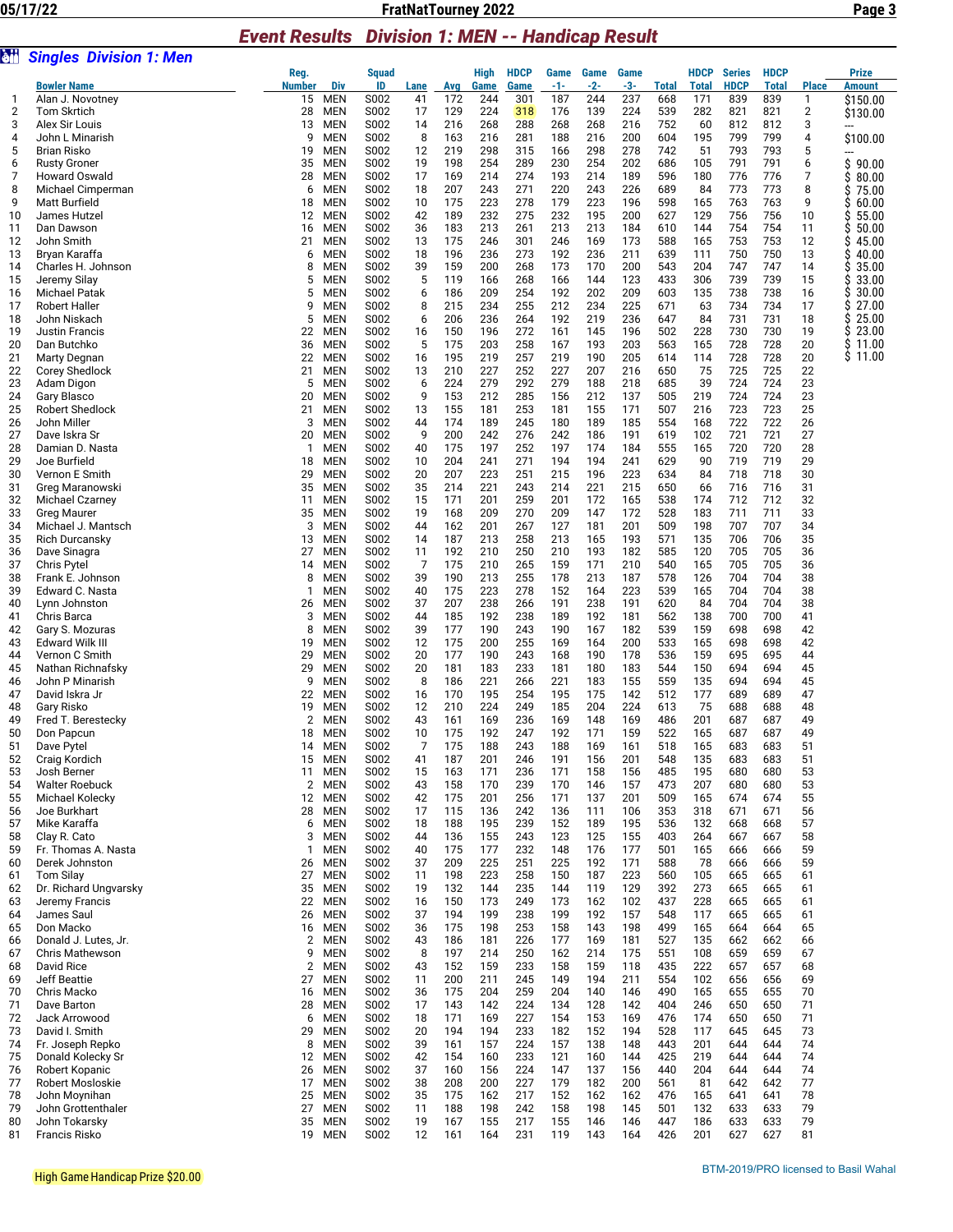|    | 05/17/22                 |        | <b>FratNatTourney 2022</b> |              |      |     |      |             |       |       |      |       |             |               |             |              | Page 4       |
|----|--------------------------|--------|----------------------------|--------------|------|-----|------|-------------|-------|-------|------|-------|-------------|---------------|-------------|--------------|--------------|
|    |                          | Reg.   |                            | <b>Squad</b> |      |     | High | <b>HDCP</b> | Game  | Game  | Game |       | <b>HDCP</b> | <b>Series</b> | <b>HDCP</b> |              | <b>Prize</b> |
|    | <b>Bowler Name</b>       | Number | Div                        | ID           | Lane | Avg | Game | Game        | $-1-$ | $-2-$ | -3-  | Total | Total       | <b>HDCP</b>   | Total       | <b>Place</b> | Amount       |
| 82 | <b>Chuck Butchko</b>     | 36     | <b>MEN</b>                 | S002         | 5    | 175 | 171  | 226         | 136   | 171   | 154  | 461   | 165         | 626           | 626         | 82           |              |
| 83 | Jeff Jacob               | 20     | MEN                        | S002         | 9    | 200 | 200  | 234         | 200   | 156   | 165  | 521   | 102         | 623           | 623         | 83           |              |
| 84 | Tony Rasimas             | 20     | MEN                        | S002         | 9    | 211 | 201  | 225         | 201   | 162   | 182  | 545   | 72          | 617           | 617         | 84           |              |
| 85 | <b>Clarence Checkton</b> | 15     | <b>MEN</b>                 | S002         | 41   | 190 | 176  | 218         | 151   | 162   | 176  | 489   | 126         | 615           | 615         | 85           |              |
| 86 | <b>Robert Sir Louis</b>  | 13     | <b>MEN</b>                 | S002         | 14   | 193 | 180  | 219         | 151   | 180   | 165  | 496   | 117         | 613           | 613         | 86           |              |
| 87 | Robert Macko             | 16     | MEN                        | S002         | 36   | 158 | 145  | 214         | 117   | 143   | 145  | 405   | 207         | 612           | 612         | 87           |              |
| 88 | Ryan Burfield            | 18     | <b>MEN</b>                 | S002         | 10   | 175 | 162  | 217         | 148   | 162   | 127  | 437   | 165         | 602           | 602         | 88           |              |
| 89 | Joseph Anderson          |        | MEN                        | S002         | 6    | 179 | 158  | 209         | 146   | 158   | 144  | 448   | 153         | 601           | 601         | 89           |              |
| 90 | <b>Matt Pytel</b>        | 14     | <b>MEN</b>                 | S002         |      | 175 | 164  | 219         | 123   | 164   | 142  | 429   | 165         | 594           | 594         | 90           |              |
| 91 | William (Bill) Gemoll    | 39     | <b>MEN</b>                 | S002         |      | 186 | 173  | 218         | 173   | 136   | 148  | 457   | 135         | 592           | 592         | 91           |              |
| 92 | James Bart               | 21     | <b>MEN</b>                 | S002         | 13   | 170 | 160  | 219         | 124   | 160   | 123  | 407   | 177         | 584           | 584         | 92           |              |
| 93 | Bernard T. Seruga        | 15     | <b>MEN</b>                 | S002         | 41   | 180 | 163  | 214         | 163   | 137   | 128  | 428   | 153         | 581           | 581         | 93           |              |
| 94 | Shaun Pytel              | 14     | <b>MEN</b>                 | S002         |      | 175 | 137  | 192         | 137   | 137   | 135  | 409   | 165         | 574           | 574         | 94           |              |
| 95 | James J. Nasta           |        | <b>MEN</b>                 | S002         | 40   | 175 | 146  | 201         | 124   | 108   | 146  | 378   | 165         | 543           | 543         | 95           |              |
| 96 | Peter Kolecky            |        | <b>MEN</b>                 | S002         | 42   | 215 | 172  | 193         | 164   | 172   |      | 336   | 63          | 399           | 399         | 96           |              |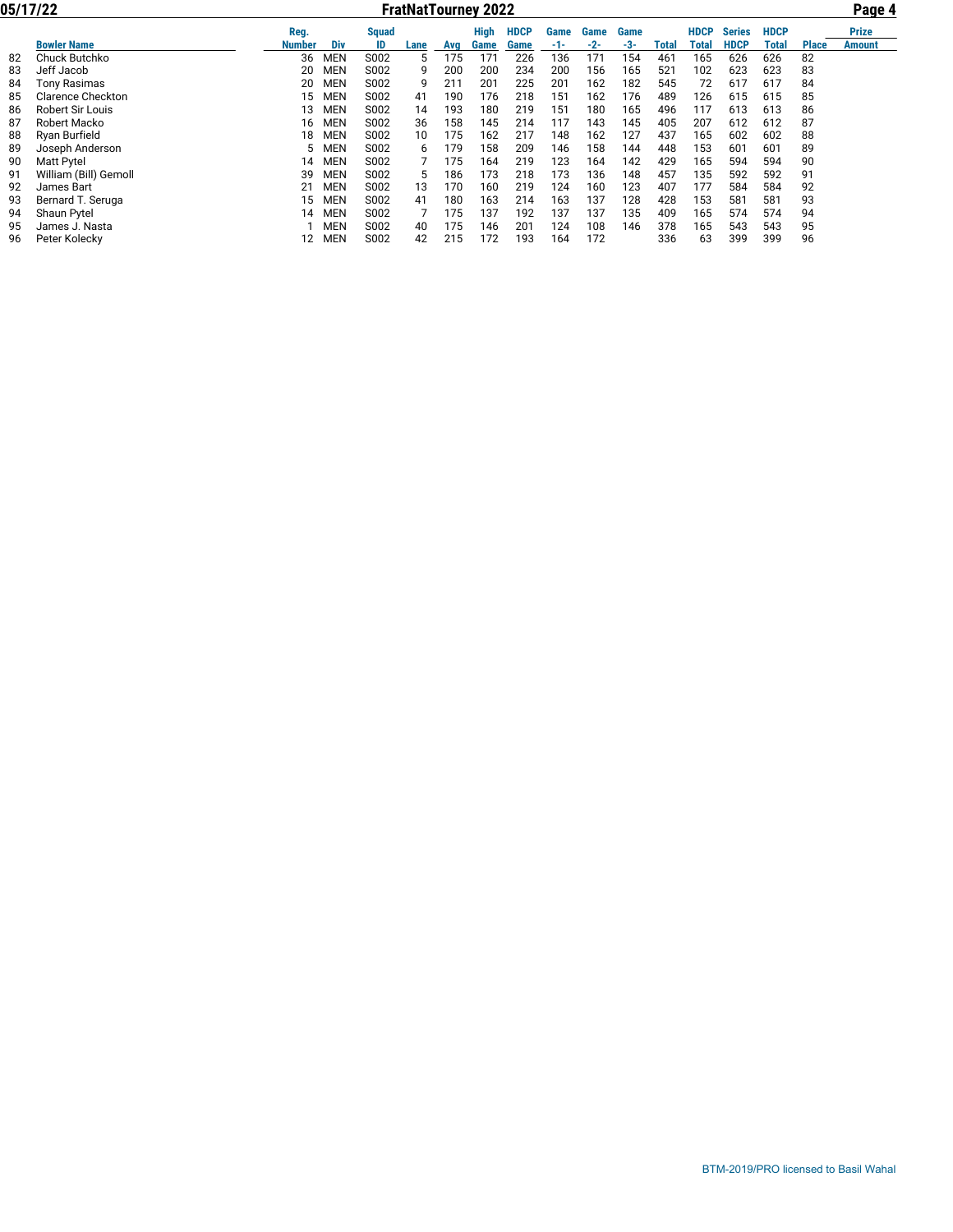**Saturday 12:30 pm**

### *Event Results Division 1: MEN -- Scratch Result*

| òii      | <b>Singles Division 1: Men</b>           |               |                          |              |          |            |             |            |                       |            |              |              |              |                      |
|----------|------------------------------------------|---------------|--------------------------|--------------|----------|------------|-------------|------------|-----------------------|------------|--------------|--------------|--------------|----------------------|
|          |                                          | Reg.          |                          | <b>Squad</b> |          |            | <b>High</b> |            | <b>Game Game Game</b> |            |              | <b>Scr</b>   |              | <b>Prize</b>         |
|          | <b>Bowler Name</b>                       | <b>Number</b> | <b>Div</b>               | ID           | Lane     | Avg        | Game        | $-1-$      | $-2-$                 | $-3-$      | <b>Total</b> | <b>Total</b> | <b>Place</b> | <b>Amount</b>        |
| 1        | Alex Sir Louis                           | 13            | <b>MEN</b>               | S002         | 14       | 216        | 268         | 268        | 268                   | 216        | 752          | 752          | 1            | \$140.00<br>\$110.00 |
| 2<br>3   | <b>Brian Risko</b><br>Michael Cimperman  | 19<br>6       | <b>MEN</b><br><b>MEN</b> | S002<br>S002 | 12<br>18 | 219<br>207 | 298<br>243  | 166<br>220 | 298<br>243            | 278<br>226 | 742<br>689   | 742<br>689   | 2<br>3       |                      |
| 4        | <b>Rusty Groner</b>                      | 35            | <b>MEN</b>               | S002         | 19       | 198        | 254         | 230        | 254                   | 202        | 686          | 686          | 4            |                      |
| 5        | Adam Digon                               | 5             | <b>MEN</b>               | S002         | 6        | 224        | 279         | 279        | 188                   | 218        | 685          | 685          | 5            |                      |
| 6        | <b>Robert Haller</b>                     | 9             | <b>MEN</b>               | S002         | 8        | 215        | 234         | 212        | 234                   | 225        | 671          | 671          | 6            |                      |
| 7        | Alan J. Novotney                         | 15            | <b>MEN</b>               | S002         | 41       | 172        | 244         | 187        | 244                   | 237        | 668          | 668          | 7            |                      |
| 8        | Greg Maranowski                          | 35            | <b>MEN</b>               | S002         | 35       | 214        | 221         | 214        | 221                   | 215        | 650          | 650          | 8            |                      |
| 9        | Corey Shedlock                           | 21            | <b>MEN</b>               | S002         | 13       | 210        | 227         | 227        | 207                   | 216        | 650          | 650          | 8            |                      |
| 10       | John Niskach                             | 5             | <b>MEN</b>               | S002         | 6        | 206        | 236         | 192        | 219                   | 236        | 647          | 647          | 10           |                      |
| 11       | Bryan Karaffa                            | 6             | <b>MEN</b>               | S002         | 18       | 196        | 236         | 192        | 236                   | 211        | 639          | 639          | 11           |                      |
| 12       | Vernon E Smith                           | 29            | <b>MEN</b>               | S002         | 20       | 207        | 223         | 215        | 196                   | 223        | 634          | 634          | 12           |                      |
| 13<br>14 | Joe Burfield<br>James Hutzel             | 18<br>12      | <b>MEN</b><br><b>MEN</b> | S002<br>S002 | 10<br>42 | 204<br>189 | 241<br>232  | 194<br>232 | 194<br>195            | 241<br>200 | 629<br>627   | 629<br>627   | 13<br>14     |                      |
| 15       | Lynn Johnston                            | 26            | MEN                      | S002         | 37       | 207        | 238         | 191        | 238                   | 191        | 620          | 620          | 15           |                      |
| 16       | Dave Iskra Sr                            | 20            | <b>MEN</b>               | S002         | 9        | 200        | 242         | 242        | 186                   | 191        | 619          | 619          | 16           |                      |
| 17       | Marty Degnan                             | 22            | <b>MEN</b>               | S002         | 16       | 195        | 219         | 219        | 190                   | 205        | 614          | 614          | 17           |                      |
| 18       | Gary Risko                               | 19            | <b>MEN</b>               | S002         | 12       | 210        | 224         | 185        | 204                   | 224        | 613          | 613          | 18           |                      |
| 19       | Dan Dawson                               | 16            | <b>MEN</b>               | S002         | 36       | 183        | 213         | 213        | 213                   | 184        | 610          | 610          | 19           |                      |
| 20       | John L Minarish                          | 9             | <b>MEN</b>               | S002         | 8        | 163        | 216         | 188        | 216                   | 200        | 604          | 604          | 20           |                      |
| 21       | <b>Michael Patak</b>                     | 5             | <b>MEN</b>               | S002         | 6        | 186        | 209         | 192        | 202                   | 209        | 603          | 603          | 21           |                      |
| 22       | <b>Matt Burfield</b>                     | 18            | <b>MEN</b>               | S002         | 10       | 175        | 223         | 179        | 223                   | 196        | 598          | 598          | 22           |                      |
| 23       | <b>Howard Oswald</b>                     | 28            | <b>MEN</b>               | S002         | 17       | 169        | 214         | 193        | 214                   | 189        | 596          | 596          | 23           |                      |
| 24       | John Smith                               | 21            | <b>MEN</b>               | S002         | 13       | 175        | 246         | 246        | 169                   | 173        | 588          | 588          | 24           |                      |
| 25       | Derek Johnston                           | 26<br>27      | <b>MEN</b><br><b>MEN</b> | S002         | 37       | 209        | 225         | 225        | 192                   | 171        | 588          | 588          | 24<br>26     |                      |
| 26<br>27 | Dave Sinagra<br>Frank E. Johnson         | 8             | <b>MEN</b>               | S002<br>S002 | 11<br>39 | 192<br>190 | 210<br>213  | 210<br>178 | 193<br>213            | 182<br>187 | 585<br>578   | 585<br>578   | 27           |                      |
| 28       | Rich Durcansky                           | 13            | <b>MEN</b>               | S002         | 14       | 187        | 213         | 213        | 165                   | 193        | 571          | 571          | 28           |                      |
| 29       | Dan Butchko                              | 36            | <b>MEN</b>               | S002         | 5        | 175        | 203         | 167        | 193                   | 203        | 563          | 563          | 29           |                      |
| 30       | Chris Barca                              | 3             | <b>MEN</b>               | S002         | 44       | 185        | 192         | 189        | 192                   | 181        | 562          | 562          | 30           |                      |
| 31       | Robert Mosloskie                         | 17            | <b>MEN</b>               | S002         | 38       | 208        | 200         | 179        | 182                   | 200        | 561          | 561          | 31           |                      |
| 32       | <b>Tom Silay</b>                         | 27            | <b>MEN</b>               | S002         | 11       | 198        | 223         | 150        | 187                   | 223        | 560          | 560          | 32           |                      |
| 33       | John P Minarish                          | 9             | MEN                      | S002         | 8        | 186        | 221         | 221        | 183                   | 155        | 559          | 559          | 33           |                      |
| 34       | Damian D. Nasta                          | 1             | <b>MEN</b>               | S002         | 40       | 175        | 197         | 197        | 174                   | 184        | 555          | 555          | 34           |                      |
| 35       | John Miller                              | 3             | <b>MEN</b>               | S002         | 44       | 174        | 189         | 180        | 189                   | 185        | 554          | 554          | 35           |                      |
| 36       | <b>Jeff Beattie</b>                      | 27            | <b>MEN</b>               | S002         | 11       | 200        | 211<br>214  | 149        | 194<br>214            | 211<br>175 | 554<br>551   | 554<br>551   | 35<br>37     |                      |
| 37<br>38 | Chris Mathewson<br>Craig Kordich         | 9<br>15       | <b>MEN</b><br>MEN        | S002<br>S002 | 8<br>41  | 197<br>187 | 201         | 162<br>191 | 156                   | 201        | 548          | 548          | 38           |                      |
| 39       | James Saul                               | 26            | <b>MEN</b>               | S002         | 37       | 194        | 199         | 199        | 192                   | 157        | 548          | 548          | 38           |                      |
| 40       | <b>Tony Rasimas</b>                      | 20            | <b>MEN</b>               | S002         | 9        | 211        | 201         | 201        | 162                   | 182        | 545          | 545          | 40           |                      |
| 41       | Nathan Richnafsky                        | 29            | <b>MEN</b>               | S002         | 20       | 181        | 183         | 181        | 180                   | 183        | 544          | 544          | 41           |                      |
| 42       | Charles H. Johnson                       | 8             | <b>MEN</b>               | S002         | 39       | 159        | 200         | 173        | 170                   | 200        | 543          | 543          | 42           |                      |
| 43       | Chris Pytel                              | 14            | MEN                      | S002         | 7        | 175        | 210         | 159        | 171                   | 210        | 540          | 540          | 43           |                      |
| 44       | Tom Skrtich                              | 28            | <b>MEN</b>               | S002         | 17       | 129        | 224         | 176        | 139                   | 224        | 539          | 539          | 44           |                      |
| 45       | Gary S. Mozuras                          | 8             | <b>MEN</b>               | S002         | 39       | 177        | 190         | 190        | 167                   | 182        | 539          | 539          | 44           |                      |
| 46       | Edward C. Nasta                          | 1             | <b>MEN</b>               | S002         | 40       | 175        | 223         | 152        | 164                   | 223        | 539          | 539          | 44           |                      |
| 47       | <b>Michael Czarney</b><br>Vernon C Smith | 11            | MEN<br><b>MEN</b>        | S002         | 15       | 171        | 201         | 201        | 172                   | 165        | 538          | 538          | 47           |                      |
| 48<br>49 | Mike Karaffa                             | 29<br>6       | <b>MEN</b>               | S002<br>S002 | 20<br>18 | 177<br>188 | 190<br>195  | 168<br>152 | 190<br>189            | 178<br>195 | 536<br>536   | 536<br>536   | 48<br>48     |                      |
| 50       | <b>Edward Wilk III</b>                   | 19            | <b>MEN</b>               | S002         | 12       | 175        | 200         | 169        | 164                   | 200        | 533          | 533          | 50           |                      |
| 51       | David I. Smith                           | 29            | <b>MEN</b>               | S002         | 20       | 194        | 194         | 182        | 152                   | 194        | 528          | 528          | 51           |                      |
| 52       | <b>Greg Maurer</b>                       | 35            | <b>MEN</b>               | S002         | 19       | 168        | 209         | 209        | 147                   | 172        | 528          | 528          | 51           |                      |
| 53       | Donald J. Lutes, Jr.                     | 2             | <b>MEN</b>               | S002         | 43       | 186        | 181         | 177        | 169                   | 181        | 527          | 527          | 53           |                      |
| 54       | Don Papcun                               | 18            | <b>MEN</b>               | S002         | 10       | 175        | 192         | 192        | 171                   | 159        | 522          | 522          | 54           |                      |
| 55       | Jeff Jacob                               | 20            | <b>MEN</b>               | S002         | 9        | 200        | 200         | 200        | 156                   | 165        | 521          | 521          | 55           |                      |
| 56       | Dave Pytel                               | 14            | <b>MEN</b>               | S002         | 7        | 175        | 188         | 188        | 169                   | 161        | 518          | 518          | 56           |                      |
| 57       | David Iskra Jr                           | 22            | <b>MEN</b>               | S002         | 16       | 170        | 195         | 195        | 175                   | 142        | 512          | 512          | 57           |                      |
| 58       | Michael J. Mantsch                       | 3             | <b>MEN</b>               | S002         | 44       | 162        | 201         | 127        | 181                   | 201        | 509          | 509          | 58           |                      |
| 59       | Michael Kolecky                          | 12            | <b>MEN</b>               | S002         | 42       | 175        | 201         | 171        | 137                   | 201        | 509          | 509          | 58           |                      |
| 60<br>61 | <b>Robert Shedlock</b><br>Gary Blasco    | 21<br>20      | MEN<br><b>MEN</b>        | S002<br>S002 | 13<br>9  | 155<br>153 | 181<br>212  | 181<br>156 | 155<br>212            | 171<br>137 | 507<br>505   | 507<br>505   | 60<br>61     |                      |
| 62       | Justin Francis                           | 22            | <b>MEN</b>               | S002         | 16       | 150        | 196         | 161        | 145                   | 196        | 502          | 502          | 62           |                      |
| 63       | Fr. Thomas A. Nasta                      | 1             | <b>MEN</b>               | S002         | 40       | 175        | 177         | 148        | 176                   | 177        | 501          | 501          | 63           |                      |
| 64       | John Grottenthaler                       | 27            | <b>MEN</b>               | S002         | 11       | 188        | 198         | 158        | 198                   | 145        | 501          | 501          | 63           |                      |
| 65       | Don Macko                                | 16            | <b>MEN</b>               | S002         | 36       | 175        | 198         | 158        | 143                   | 198        | 499          | 499          | 65           |                      |
| 66       | Robert Sir Louis                         | 13            | <b>MEN</b>               | S002         | 14       | 193        | 180         | 151        | 180                   | 165        | 496          | 496          | 66           |                      |
| 67       | Chris Macko                              |               | 16 MEN                   | S002         | 36       | 175        | 204         | 204        | 140                   | 146        | 490          | 490          | 67           |                      |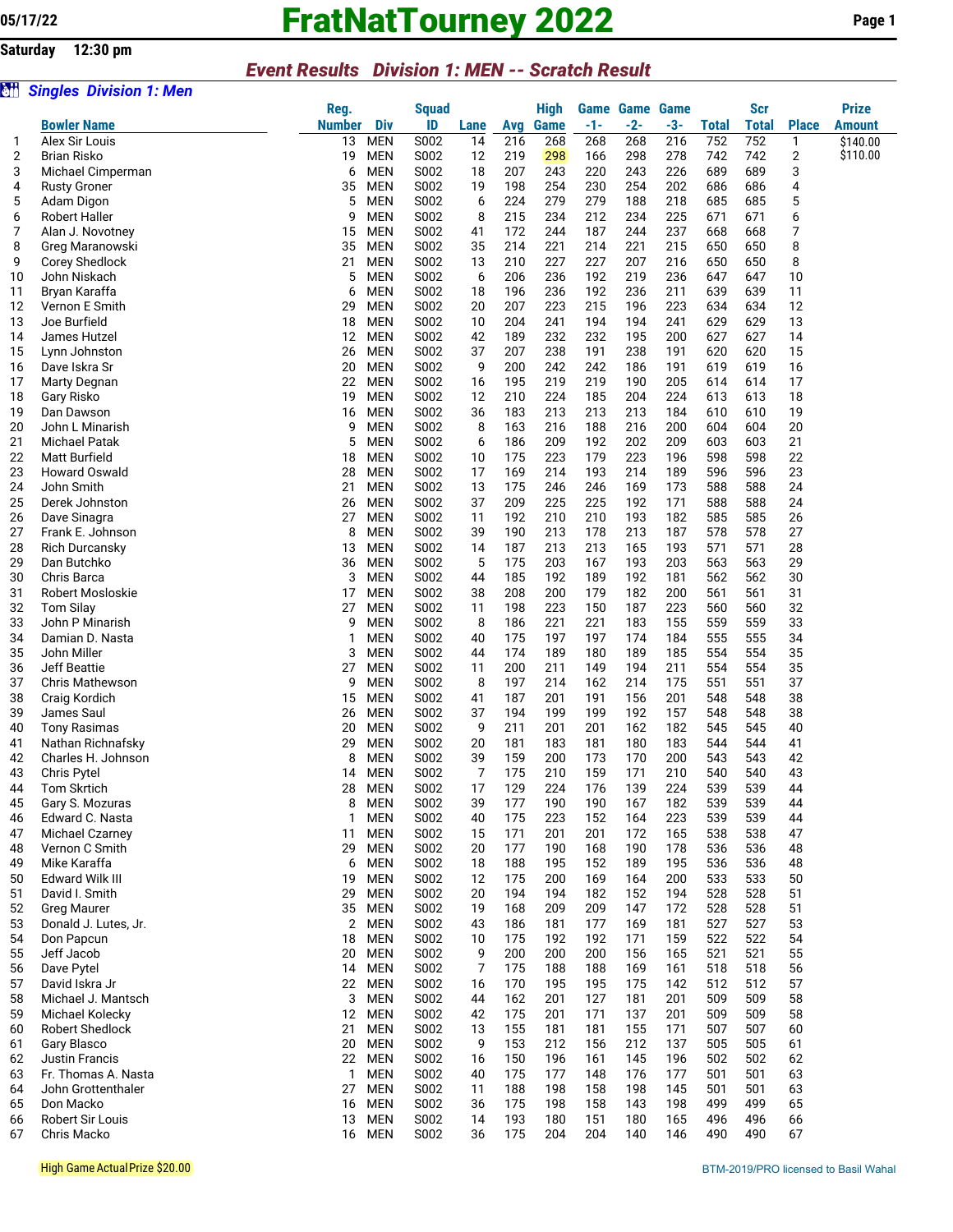| 05/17/22 |                          |               |            | <b>FratNatTourney 2022</b> |      |     |             |       |             |             |              |              |              | Page 2        |
|----------|--------------------------|---------------|------------|----------------------------|------|-----|-------------|-------|-------------|-------------|--------------|--------------|--------------|---------------|
|          |                          | Reg.          |            | <b>Squad</b>               |      |     | <b>High</b> | Game  | <b>Game</b> | <b>Game</b> |              | <b>Scr</b>   |              | <b>Prize</b>  |
|          | <b>Bowler Name</b>       | <b>Number</b> | <b>Div</b> | ID                         | Lane | Avg | Game        | $-1-$ | $-2-$       | $-3-$       | <b>Total</b> | <b>Total</b> | <b>Place</b> | <b>Amount</b> |
| 68       | <b>Clarence Checkton</b> | 15            | <b>MEN</b> | S002                       | 41   | 190 | 176         | 151   | 162         | 176         | 489          | 489          | 68           |               |
| 69       | Fred T. Berestecky       | 2             | <b>MEN</b> | S002                       | 43   | 161 | 169         | 169   | 148         | 169         | 486          | 486          | 69           |               |
| 70       | Josh Berner              | 11            | <b>MEN</b> | S002                       | 15   | 163 | 171         | 171   | 158         | 156         | 485          | 485          | 70           |               |
| 71       | Jack Arrowood            | 6             | <b>MEN</b> | S002                       | 18   | 171 | 169         | 154   | 153         | 169         | 476          | 476          | 71           |               |
| 72       | John Moynihan            | 25            | <b>MEN</b> | S002                       | 35   | 175 | 162         | 152   | 162         | 162         | 476          | 476          | 71           |               |
| 73       | <b>Walter Roebuck</b>    | 2             | <b>MEN</b> | S002                       | 43   | 158 | 170         | 170   | 146         | 157         | 473          | 473          | 73           |               |
| 74       | Chuck Butchko            | 36            | <b>MEN</b> | S002                       | 5    | 175 | 171         | 136   | 171         | 154         | 461          | 461          | 74           |               |
| 75       | William (Bill) Gemoll    | 39            | <b>MEN</b> | S002                       | 5    | 186 | 173         | 173   | 136         | 148         | 457          | 457          | 75           |               |
| 76       | Joseph Anderson          | 5             | <b>MEN</b> | S002                       | 6    | 179 | 158         | 146   | 158         | 144         | 448          | 448          | 76           |               |
| 77       | John Tokarsky            | 35            | <b>MEN</b> | S002                       | 19   | 167 | 155         | 155   | 146         | 146         | 447          | 447          | 77           |               |
| 78       | Fr. Joseph Repko         | 8             | <b>MEN</b> | S002                       | 39   | 161 | 157         | 157   | 138         | 148         | 443          | 443          | 78           |               |
| 79       | Robert Kopanic           | 26            | <b>MEN</b> | S002                       | 37   | 160 | 156         | 147   | 137         | 156         | 440          | 440          | 79           |               |
| 80       | Ryan Burfield            | 18            | <b>MEN</b> | S002                       | 10   | 175 | 162         | 148   | 162         | 127         | 437          | 437          | 80           |               |
| 81       | Jeremy Francis           | 22            | <b>MEN</b> | S002                       | 16   | 150 | 173         | 173   | 162         | 102         | 437          | 437          | 80           |               |
| 82       | David Rice               | 2             | <b>MEN</b> | S002                       | 43   | 152 | 159         | 158   | 159         | 118         | 435          | 435          | 82           |               |
| 83       | Jeremy Silay             | 5             | <b>MEN</b> | S002                       | 5    | 119 | 166         | 166   | 144         | 123         | 433          | 433          | 83           |               |
| 84       | Matt Pytel               | 14            | <b>MEN</b> | S002                       |      | 175 | 164         | 123   | 164         | 142         | 429          | 429          | 84           |               |
| 85       | Bernard T. Seruga        | 15            | <b>MEN</b> | S002                       | 41   | 180 | 163         | 163   | 137         | 128         | 428          | 428          | 85           |               |
| 86       | <b>Francis Risko</b>     | 19            | <b>MEN</b> | S002                       | 12   | 161 | 164         | 119   | 143         | 164         | 426          | 426          | 86           |               |
| 87       | Donald Kolecky Sr        | 12            | <b>MEN</b> | S002                       | 42   | 154 | 160         | 121   | 160         | 144         | 425          | 425          | 87           |               |
| 88       | Shaun Pytel              | 14            | <b>MEN</b> | S002                       | 7    | 175 | 137         | 137   | 137         | 135         | 409          | 409          | 88           |               |
| 89       | James Bart               | 21            | <b>MEN</b> | S002                       | 13   | 170 | 160         | 124   | 160         | 123         | 407          | 407          | 89           |               |
| 90       | <b>Robert Macko</b>      | 16            | <b>MEN</b> | S002                       | 36   | 158 | 145         | 117   | 143         | 145         | 405          | 405          | 90           |               |
| 91       | Dave Barton              | 28            | <b>MEN</b> | S002                       | 17   | 143 | 142         | 134   | 128         | 142         | 404          | 404          | 91           |               |
| 92       | Clay R. Cato             | 3             | <b>MEN</b> | S002                       | 44   | 136 | 155         | 123   | 125         | 155         | 403          | 403          | 92           |               |
| 93       | Dr. Richard Ungvarsky    | 35            | <b>MEN</b> | S002                       | 19   | 132 | 144         | 144   | 119         | 129         | 392          | 392          | 93           |               |
| 94       | James J. Nasta           |               | <b>MEN</b> | S002                       | 40   | 175 | 146         | 124   | 108         | 146         | 378          | 378          | 94           |               |
| 95       | Joe Burkhart             | 28            | <b>MEN</b> | S002                       | 17   | 115 | 136         | 136   | 111         | 106         | 353          | 353          | 95           |               |
| 96       | Peter Kolecky            | 12            | <b>MEN</b> | S002                       | 42   | 215 | 172         | 164   | 172         |             | 336          | 336          | 96           |               |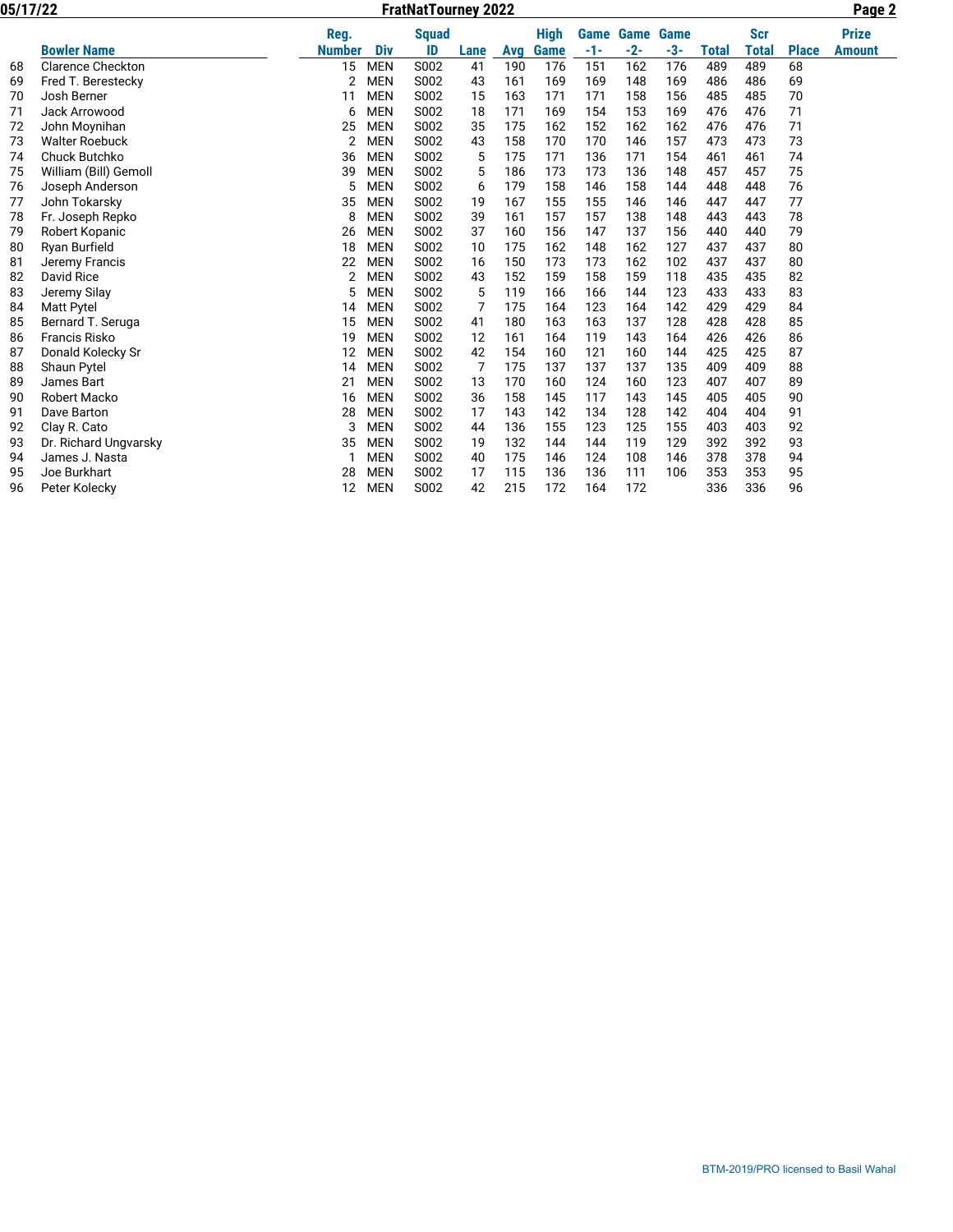# **05/17/2022 FratNatTourney 2022 Page 1**

#### *Event Results Division 2: WOMEN -- Handicap Result*

#### z *All Event #1 Division 2: Women*

|    |                           | Reg.                        |     | <b>Event</b> | <b>Event</b> Event |     |       | <b>HDCP</b> | <b>Series</b> | <b>HDCP</b> |              | <b>Prize</b> |
|----|---------------------------|-----------------------------|-----|--------------|--------------------|-----|-------|-------------|---------------|-------------|--------------|--------------|
|    | <b>Bowler Name</b>        | <b>Div</b><br><b>Number</b> | Avg | S            | D                  |     | Total | Total       | <b>HDCP</b>   | Total       | <b>Place</b> | Amount       |
|    | Nicole Nasta              | 31 WOMEN                    | 135 | 489          | 409                | 460 | 1358  | 801         | 2159          | 2159        | 1            | \$80.00      |
| 2  | Karen Bakita              | 7 WOMEN                     | 156 | 503          | 476                | 538 | 1517  | 639         | 2156          | 2156        | 2            | \$35.00      |
| 3  | Jean Karaffa              | 7 WOMEN                     | 182 | 580          | 577                | 545 | 1702  | 441         | 2143          | 2143        | 3            | ---          |
| 4  | <b>Melanie Basl</b>       | <b>4 WOMEN</b>              | 178 | 584          | 550                | 526 | 1660  | 468         | 2128          | 2128        | 4            | \$30.00      |
| 5  | Joanne Mozuras            | 10 WOMEN                    | 126 | 399          | 415                | 449 | 1263  | 864         | 2127          | 2127        | 5            | \$25.00      |
| 6  | <b>Heather Horvath</b>    | 24 WOMEN                    | 119 | 388          | 397                | 422 | 1207  | 918         | 2125          | 2125        | 6            | \$20.00      |
|    | Stephanie Sir Louis       | 34 WOMEN                    | 131 | 425          | 427                | 412 | 1264  | 828         | 2092          | 2092        | 7            |              |
| 8  | Barbara Wahal             | <b>4 WOMEN</b>              | 176 | 525          | 522                | 530 | 1577  | 486         | 2063          | 2063        | 8            |              |
| 9  | <b>Kelly Palchanis</b>    | 24 WOMEN                    | 144 | 456          | 406                | 460 | 1322  | 729         | 2051          | 2051        | 9            |              |
| 10 | Joann Antosy              | 23 WOMEN                    | 148 | 392          | 463                | 490 | 1345  | 702         | 2047          | 2047        | 10           |              |
| 11 | Carol Macko               | 7 WOMEN                     | 151 | 493          | 447                | 421 | 1361  | 675         | 2036          | 2036        | 11           |              |
| 12 | Patricia Niskach          | 4 WOMEN                     | 126 | 373          | 421                | 373 | 1167  | 864         | 2031          | 2031        | 12           |              |
| 13 | Phyllis Johnson           | 38 WOMEN                    | 127 | 369          | 344                | 419 | 1132  | 864         | 1996          | 1996        | 13           |              |
| 14 | Nancy Rice                | 31 WOMEN                    | 133 | 427          | 423                | 334 | 1184  | 810         | 1994          | 1994        | 14           |              |
| 15 | Ceil Kruly                | 31 WOMEN                    | 142 | 410          | 351                | 475 | 1236  | 747         | 1983          | 1983        | 15           |              |
| 16 | Diana Brashear            | 7 WOMEN                     | 151 | 429          | 449                | 425 | 1303  | 675         | 1978          | 1978        | 16           |              |
| 17 | <b>Bernadette Jacob</b>   | 24 WOMEN                    | 149 | 452          | 411                | 418 | 1281  | 693         | 1974          | 1974        | 17           |              |
| 18 | Kathleen Smolkowicz       | 23 WOMEN                    | 143 | 395          | 373                | 454 | 1222  | 738         | 1960          | 1960        | 18           |              |
| 19 | <b>Caroline Gemoll</b>    | 38 WOMEN                    | 160 | 456          | 427                | 445 | 1328  | 612         | 1940          | 1940        | 19           |              |
| 20 | Amy Degnan-Blasco         | 24 WOMEN                    | 143 | 345          | 399                | 442 | 1186  | 738         | 1924          | 1924        | 20           |              |
| 21 | Patricia Latshaw          | 23 WOMEN                    | 134 | 374          | 368                | 361 | 1103  | 810         | 1913          | 1913        | 21           |              |
| 22 | Guinevere Maxima          | 31 WOMEN                    | 150 | 421          | 396                | 405 | 1222  | 684         | 1906          | 1906        | 22           |              |
| 23 | <b>Bridget Oswald</b>     | 31 WOMEN                    | 139 | 387          | 386                | 361 | 1134  | 765         | 1899          | 1899        | 23           |              |
| 24 | Karen Kaufman             | 10 WOMEN                    | 123 | 319          | 301                | 363 | 983   | 891         | 1874          | 1874        | 24           |              |
| 25 | <b>Christine Tokarsky</b> | 31 WOMEN                    | 131 | 342          | 335                | 354 | 1031  | 828         | 1859          | 1859        | 25           |              |
| 26 | <b>Helen Minarish</b>     | 10 WOMEN                    | 135 | 318          | 374                | 357 | 1049  | 801         | 1850          | 1850        | 26           |              |
| 27 | Lori Minarish             | 10 WOMEN                    | 150 | 285          | 305                | 234 | 824   | 684         | 1508          | 1508        | 27           |              |
| 28 | Kelly Policicchio         | 31 WOMEN                    | 102 |              | 293                | 304 | 597   | 702         | 1299          | 1299        | 28           |              |
| 29 | Deborah Unger             | 23 WOMEN                    | 150 | <b>XXX</b>   | 337                | 355 | 692   | 456         | 1148          | 1148        | 29           |              |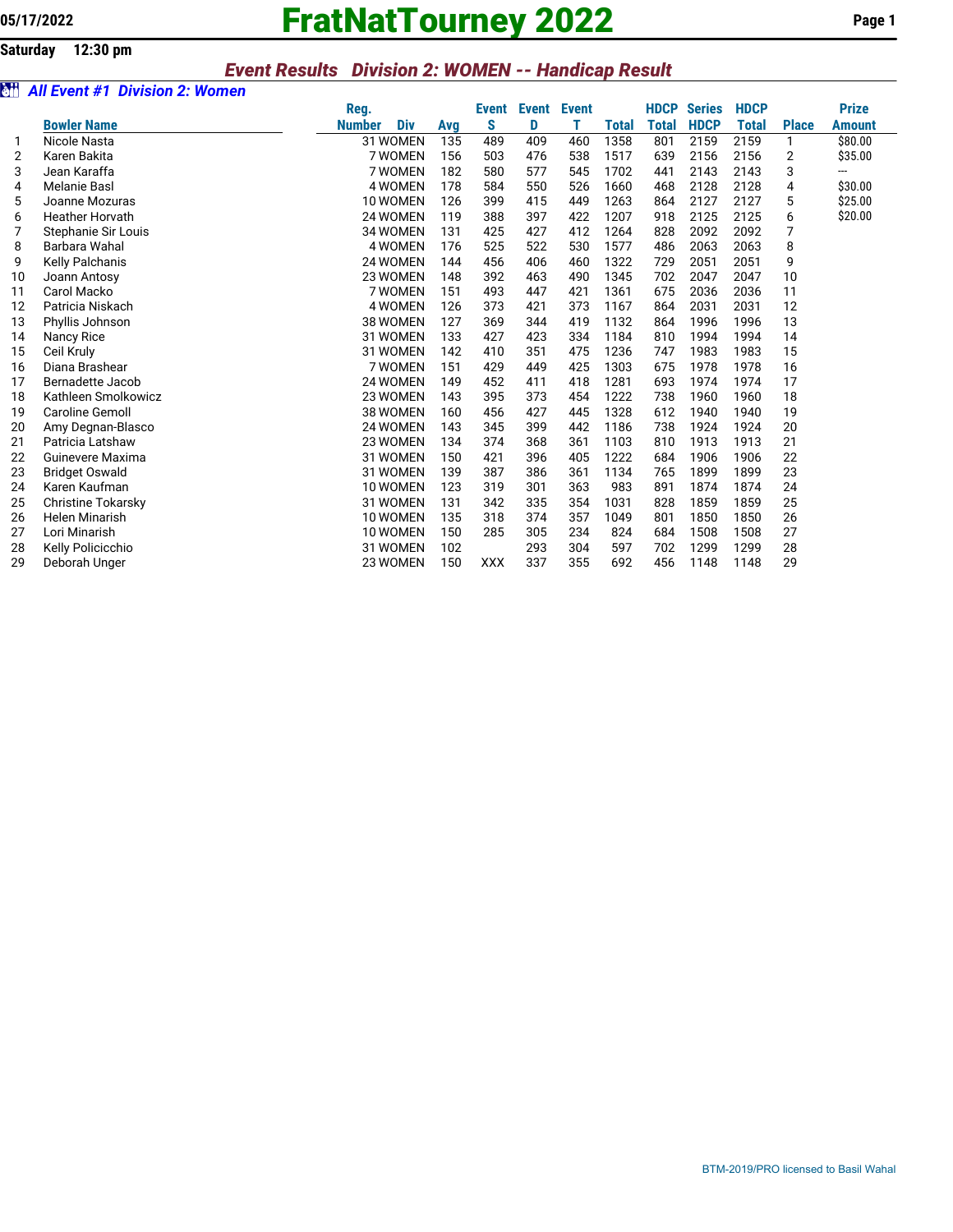# **05/23/22 FratNatTourney 2022 Page 1**

### *Event Results Division 2: WOMEN -- Scratch Result*

#### z *All Event #1 Division 2: Women*

|    |                           | Reg.          |            |     | <b>Event</b> | <b>Event</b> | <b>Event</b> |              | <b>Scr</b>   |              | <b>Prize</b>  |
|----|---------------------------|---------------|------------|-----|--------------|--------------|--------------|--------------|--------------|--------------|---------------|
|    | <b>Bowler Name</b>        | <b>Number</b> | <b>Div</b> | Avg | S            | D            | т            | <b>Total</b> | <b>Total</b> | <b>Place</b> | <b>Amount</b> |
| 1  | Jean Karaffa              | 7 WOMEN       |            | 182 | 580          | 577          | 545          | 1702         | 1702         | 1            | \$70.00       |
| 2  | <b>Melanie Basl</b>       | 4 WOMEN       |            | 178 | 584          | 550          | 526          | 1660         | 1660         | 2            |               |
| 3  | Barbara Wahal             | 4 WOMEN       |            | 176 | 525          | 522          | 530          | 1577         | 1577         | 3            |               |
| 4  | Karen Bakita              | 7 WOMEN       |            | 156 | 503          | 476          | 538          | 1517         | 1517         | 4            |               |
| 5  | Carol Macko               | 7 WOMEN       |            | 151 | 493          | 447          | 421          | 1361         | 1361         | 5            |               |
| 6  | Nicole Nasta              | 31 WOMEN      |            | 135 | 489          | 409          | 460          | 1358         | 1358         | 6            |               |
| 7  | Joann Antosy              | 23 WOMEN      |            | 148 | 392          | 463          | 490          | 1345         | 1345         | 7            |               |
| 8  | <b>Caroline Gemoll</b>    | 38 WOMEN      |            | 160 | 456          | 427          | 445          | 1328         | 1328         | 8            |               |
| 9  | <b>Kelly Palchanis</b>    | 24 WOMEN      |            | 144 | 456          | 406          | 460          | 1322         | 1322         | 9            |               |
| 10 | Diana Brashear            | 7 WOMEN       |            | 151 | 429          | 449          | 425          | 1303         | 1303         | 10           |               |
| 11 | <b>Bernadette Jacob</b>   | 24 WOMEN      |            | 149 | 452          | 411          | 418          | 1281         | 1281         | 11           |               |
| 12 | Stephanie Sir Louis       | 34 WOMEN      |            | 131 | 425          | 427          | 412          | 1264         | 1264         | 12           |               |
| 13 | Joanne Mozuras            | 10 WOMEN      |            | 126 | 399          | 415          | 449          | 1263         | 1263         | 13           |               |
| 14 | Ceil Kruly                | 31 WOMEN      |            | 142 | 410          | 351          | 475          | 1236         | 1236         | 14           |               |
| 15 | Guinevere Maxima          | 31 WOMEN      |            | 150 | 421          | 396          | 405          | 1222         | 1222         | 15           |               |
| 16 | Kathleen Smolkowicz       | 23 WOMEN      |            | 143 | 395          | 373          | 454          | 1222         | 1222         | 15           |               |
| 17 | <b>Heather Horvath</b>    | 24 WOMEN      |            | 119 | 388          | 397          | 422          | 1207         | 1207         | 17           |               |
| 18 | Amy Degnan-Blasco         | 24 WOMEN      |            | 143 | 345          | 399          | 442          | 1186         | 1186         | 18           |               |
| 19 | <b>Nancy Rice</b>         | 31 WOMEN      |            | 133 | 427          | 423          | 334          | 1184         | 1184         | 19           |               |
| 20 | Patricia Niskach          | 4 WOMEN       |            | 126 | 373          | 421          | 373          | 1167         | 1167         | 20           |               |
| 21 | <b>Bridget Oswald</b>     | 31 WOMEN      |            | 139 | 387          | 386          | 361          | 1134         | 1134         | 21           |               |
| 22 | Phyllis Johnson           | 38 WOMEN      |            | 127 | 369          | 344          | 419          | 1132         | 1132         | 22           |               |
| 23 | Patricia Latshaw          | 23 WOMEN      |            | 134 | 374          | 368          | 361          | 1103         | 1103         | 23           |               |
| 24 | <b>Helen Minarish</b>     | 10 WOMEN      |            | 135 | 318          | 374          | 357          | 1049         | 1049         | 24           |               |
| 25 | <b>Christine Tokarsky</b> | 31 WOMEN      |            | 131 | 342          | 335          | 354          | 1031         | 1031         | 25           |               |
| 26 | Karen Kaufman             | 10 WOMEN      |            | 123 | 319          | 301          | 363          | 983          | 983          | 26           |               |
| 27 | Lori Minarish             | 10 WOMEN      |            | 150 | 285          | 305          | 234          | 824          | 824          | 27           |               |
| 28 | Deborah Unger             | 23 WOMEN      |            | 150 | <b>XXX</b>   | 337          | 355          | 692          | 692          | 28           |               |
| 29 | Kelly Policicchio         | 31 WOMEN      |            | 102 |              | 293          | 304          | 597          | 597          | 29           |               |
|    |                           |               |            |     |              |              |              |              |              |              |               |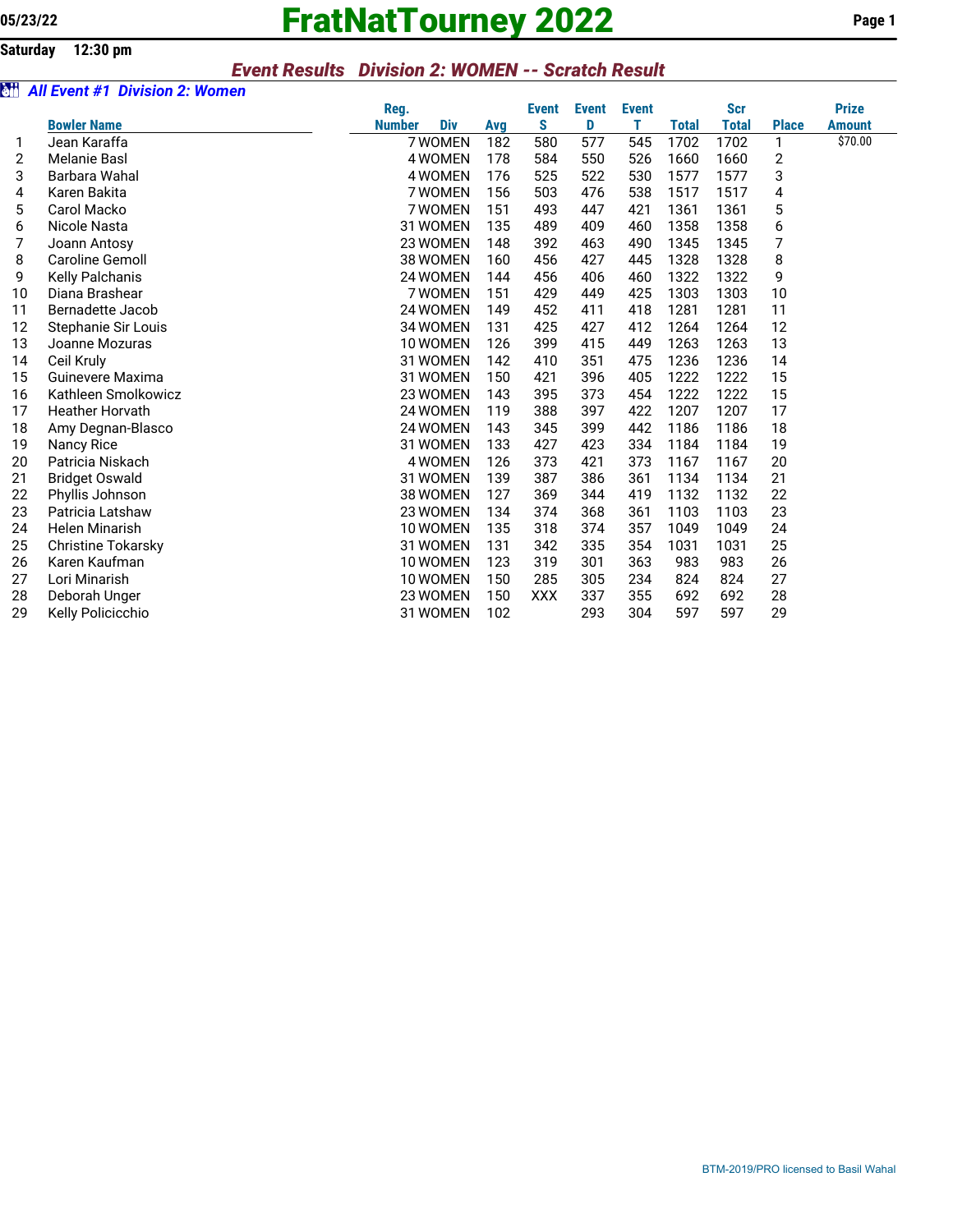z *All Event #1 Division 1: Men*

## **05/17/22 FratNatTourney 2022 Page 1**

#### *Event Results Division 1: MEN -- Handicap Result*

#### **Reg. Event Event Event HDCP Series HDCP Prize Bowler Name Number Div Avg S D T Total Total HDCP Total Place Amount** 1 Brian Risko 19 MEN 219 742 713 750 2205 153 2358 2358 1 2 Tom Skrtich 28 MEN 129 539 499 458 1496 846 2342 2342 2 3 Michael Cimperman 6 MEN 207 689 715 645 2049 252 2301 2301 3 4 Justin Francis 22 MEN 150 502 578 523 1603 684 2287 2287 4 5 Alex Sir Louis 13 MEN 216 752 697 648 2097 180 2277 2277 5 6 Michael Patak 5 MEN 186 603 624 636 1863 405 2268 2268 6 7 Nathan Richnafsky 29 MEN 181 544 636 637 1817 450 2267 2267 7 8 Corey Shedlock 21 MEN 210 650 643 738 2031 225 2256 2256 8 9 Alan Novotney 15 MEN 172 668 520 545 1733 513 2246 2246 9 10 Robert Shedlock 21 MEN 155 507 518 554 1579 648 2227 2227 10 11 Craig Kordich 15 MEN 187 548 639 632 1819 405 2224 2224 11 12 Dan Dawson 16 MEN 183 610 567 604 1781 432 2213 2213 12 13 Tony Rasimas 20 MEN 211 545 705 742 1992 216 2208 2208 13 14 Greg Maurer 35 MEN 168 528 514 613 1655 549 2204 2204 14 15 Lynn Johnston 26 MEN 207 620 649 671 1940 252 2192 2192 15 16 Damian Nasta 1 MEN 175 555 622 508 1685 495 2180 2180 16 17 Howard Oswald 28 MEN 169 596 525 508 1629 540 2169 2169 17 18 Chris Barca 3 MEN 185 562 663 530 1755 414 2169 2169 17 19 John Grottenthaler 27 MEN 188 501 547 717 1765 396 2161 2161 19 20 Gary Mozuras 8 MEN 177 539 615 529 1683 477 2160 2160 20 21 Vernon C Smith 29 MEN 177 536 589 554 1679 477 2156 2156 21 22 Dan Butchko 36 MEN 175 563 511 587 1661 495 2156 2156 21 23 Josh Berner 11 MEN 163 485 577 505 1567 585 2152 2152 23 24 Matt Burfield 18 MEN 175 598 568 490 1656 495 2151 2151 24 25 John L Minarish 9 MEN 163 604 504 455 1563 585 2148 2148 25 26 John Smith 21 MEN 175 588 545 520 1653 495 2148 2148 25 27 Vernon E Smith 29 MEN 207 634 624 637 1895 252 2147 2147 27 28 Robert Haller 9 MEN 215 671 667 615 1953 189 2142 2142 28 29 Gary Blasco 20 MEN 153 505 465 515 1485 657 2142 2142 28 30 Michael Kolecky 12 MEN 175 509 621 513 1643 495 2138 2138 30 31 Bryan Karaffa 6 MEN 196 639 557 603 1799 333 2132 2132 31 32 Joe Burfield 18 MEN 204 629 592 641 1862 270 2132 2132 31 33 Dave Sinagra 27 MEN 192 585 565 619 1769 360 2129 2129 33 34 Francis Risko 19 MEN 161 426 516 580 1522 603 2125 2125 34 35 James Hutzel 12 MEN 189 627 578 527 1732 387 2119 2119 35 36 Charles Johnson 8 MEN 159 543 495 467 1505 612 2117 2117 36 37 Dave Iskra Sr 20 MEN 200 619 610 582 1811 306 2117 2117 36 38 Tom Silay 27 MEN 198 560 625 611 1796 315 2111 2111 38 39 Jeff Beattie 27 MEN 200 554 560 686 1800 306 2106 2106 39 40 David Iskra Jr 22 MEN 170 512 482 569 1563 531 2094 2094 40 41 Jack Arrowood 6 MEN 171 476 481 611 1568 522 2090 2090 41 42 John P Minarish 9 MEN 186 559 578 537 1674 405 2079 2079 42 43 Robert Kopanic 26 MEN 160 440 505 520 1465 612 2077 2077 43 44 John Miller 3 MEN 174 554 565 452 1571 504 2075 2075 44 45 Mike Karaffa 6 MEN 188 536 536 595 1667 396 2063 2063 45 46 Gary Risko 19 MEN 210 613 621 598 1832 225 2057 2057 46 47 Michael Mantsch 3 MEN 162 509 517 434 1460 594 2054 2054 47 48 Derek Johnston 26 MEN 209 588 599 629 1816 234 2050 2050 48 49 Edward Wilk III 19 MEN 175 533 539 480 1552 495 2047 2047 49 50 Marty Degnan 22 MEN 195 614 591 498 1703 342 2045 2045 50 51 Frank Johnson 8 MEN 190 578 567 521 1666 378 2044 2044 51 52 Fr. Joseph Repko 8 MEN 161 443 511 486 1440 603 2043 2043 52 53 Dave Pytel 14 MEN 175 518 530 499 1547 495 2042 2042 53 54 Michael Czarney 11 MEN 171 538 477 502 1517 522 2039 2039 54 55 Joe Burkhart 27 MEN 115 353 391 340 1084 954 2038 2038 55 56 Fr. Thomas Nasta 1 MEN 175 501 506 532 1539 495 2034 2034 56 57 Chris Macko 16 MEN 175 490 500 537 1527 495 2022 2022 57 58 Robert Sir Louis 13 MEN 193 496 632 539 1667 351 2018 2018 58 59 Don Papcun 18 MEN 175 522 543 447 1512 495 2007 2007 59 60 Ryan Burfield 18 MEN 175 437 473 598 1508 495 2003 2003 60 61 John Tokarsky 35 MEN 167 447 456 541 1444 558 2002 2002 61 62 Chris Pytel 14 MEN 175 540 515 440 1495 495 1990 1990 62 63 Jeremy Francis 22 MEN 150 437 444 424 1305 684 1989 1989 63 64 Donald Lutes, Jr. 2 MEN 186 527 499 552 1578 405 1983 1983 64 65 Clarence Checkton 15 MEN 190 489 532 572 1593 378 1971 1971 65 66 Clay Cato 3 MEN 136 403 458 318 1179 792 1971 1971 65 67 Walter Roebuck 2 MEN 158 473 448 424 1345 621 1966 1966 67 \$90.00 \$70.00 --- \$55.00 --- \$50.00 \$45.00 \$40.00 \$37.00 \$34.00 \$31.00 \$31.00 \$29.00 \$27.00 \$25.00 \$23.00 \$20.00 \$20.00 \$17.00 \$15.00 \$10.00 \$10.00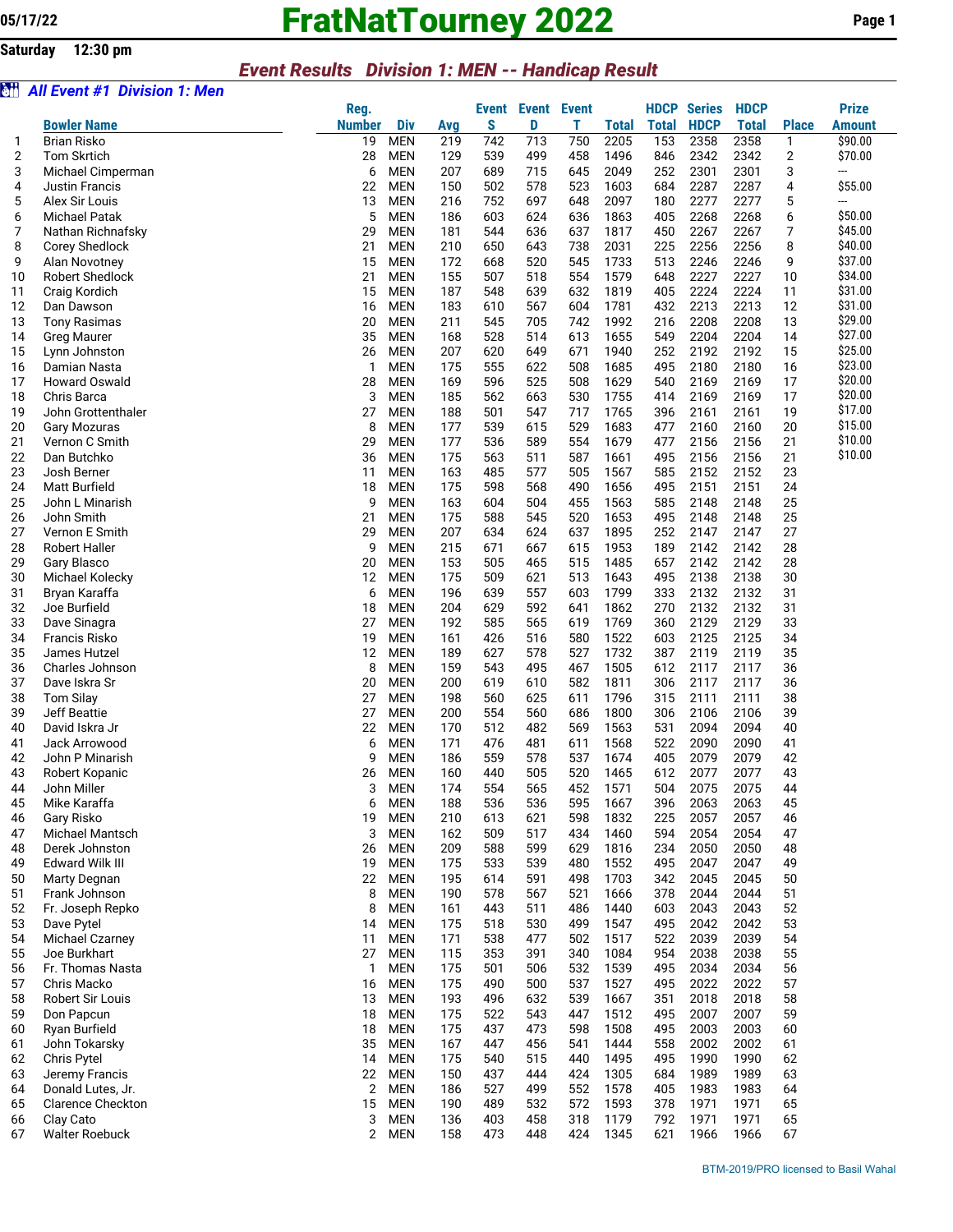|    |                         | Reg.          |            |     | <b>Event</b> | <b>Event</b> Event |            |              | <b>HDCP</b> | <b>Series</b> | <b>HDCP</b>  |              | <b>Prize</b>  |
|----|-------------------------|---------------|------------|-----|--------------|--------------------|------------|--------------|-------------|---------------|--------------|--------------|---------------|
|    | <b>Bowler Name</b>      | <b>Number</b> | <b>Div</b> | Avg | S            | D                  |            | <b>Total</b> | Total       | <b>HDCP</b>   | <b>Total</b> | <b>Place</b> | <b>Amount</b> |
| 68 | Donald Kolecky Sr       | 12            | <b>MEN</b> | 154 | 425          | 417                | 462        | 1304         | 657         | 1961          | 1961         | 68           |               |
| 69 | James Bart              | 21            | <b>MEN</b> | 170 | 407          | 518                | 505        | 1430         | 531         | 1961          | 1961         | 68           |               |
| 70 | David Smith             | 29            | <b>MEN</b> | 194 | 528          | 438                | 639        | 1605         | 351         | 1956          | 1956         | 70           |               |
| 71 | James Saul              | 26            | <b>MEN</b> | 194 | 548          | 539                | 510        | 1597         | 351         | 1948          | 1948         | 71           |               |
| 72 | <b>Robert Mosloskie</b> | 17            | <b>MEN</b> | 208 | 561          | 550                | 583        | 1694         | 243         | 1937          | 1937         | 72           |               |
| 73 | <b>Edward Nasta</b>     |               | <b>MEN</b> | 175 | 539          | 464                | 438        | 1441         | 495         | 1936          | 1936         | 73           |               |
| 74 | <b>Bernard Seruga</b>   | 15            | <b>MEN</b> | 180 | 428          | 492                | 557        | 1477         | 459         | 1936          | 1936         | 73           |               |
| 75 | Rich Durcansky          | 13            | <b>MEN</b> | 187 | 571          | 551                | 407        | 1529         | 405         | 1934          | 1934         | 75           |               |
| 76 | Fred Berestecky         | 2             | <b>MEN</b> | 161 | 486          | 383                | 457        | 1326         | 603         | 1929          | 1929         | 76           |               |
| 77 | <b>Chris Mathewson</b>  | 9             | <b>MEN</b> | 197 | 551          | 510                | 540        | 1601         | 324         | 1925          | 1925         | 77           |               |
| 78 | John Moynihan           | 25            | <b>MEN</b> | 175 | 476          | 464                | 476        | 1416         | 495         | 1911          | 1911         | 78           |               |
| 79 | Dave Barton             | 28            | <b>MEN</b> | 143 | 404          | 429                | 337        | 1170         | 738         | 1908          | 1908         | 79           |               |
| 80 | Jeff Jacob              | 20            | <b>MEN</b> | 200 | 521          | 571                | 498        | 1590         | 306         | 1896          | 1896         | 80           |               |
| 81 | <b>David Rice</b>       | 2             | <b>MEN</b> | 152 | 435          | 386                | 401        | 1222         | 666         | 1888          | 1888         | 81           |               |
| 82 | <b>Robert Macko</b>     | 16            | <b>MEN</b> | 158 | 405          | 400                | 455        | 1260         | 621         | 1881          | 1881         | 82           |               |
| 83 | Shaun Pytel             | 14            | <b>MEN</b> | 175 | 409          | 480                | 494        | 1383         | 495         | 1878          | 1878         | 83           |               |
| 84 | Don Macko               | 16            | <b>MEN</b> | 175 | 499          | 437                | 440        | 1376         | 495         | 1871          | 1871         | 84           |               |
| 85 | William (Bill) Gemoll   | 39            | <b>MEN</b> | 186 | 457          | 513                | 493        | 1463         | 405         | 1868          | 1868         | 85           |               |
| 86 | <b>Matt Pytel</b>       | 14            | <b>MEN</b> | 175 | 429          | 493                | 436        | 1358         | 495         | 1853          | 1853         | 86           |               |
| 87 | Peter Kolecky           | 12            | <b>MEN</b> | 215 | 336          | 626                | 637        | 1599         | 168         | 1767          | 1767         | 87           |               |
| 88 | Chuck Butchko           | 36            | <b>MEN</b> | 175 | 461          | 413                | 363        | 1237         | 495         | 1732          | 1732         | 88           |               |
| 89 | James Nasta             |               | <b>MEN</b> | 175 | 378          | 466                | 345        | 1189         | 495         | 1684          | 1684         | 89           |               |
| 90 | <b>Marc Kudlacik</b>    | 17            | <b>MEN</b> | 135 |              | 480                | 534        | 1014         | 534         | 1548          | 1548         | 90           |               |
| 91 | Dr. Richard Ungvarsky   | 35            | <b>MEN</b> | 132 | 392          | 429                | <b>XXX</b> | 821          | 546         | 1367          | 1367         | 91           |               |
| 92 | Don Salmanowitz         | 17            | <b>MEN</b> | 163 |              | 469                | 423        | 892          | 390         | 1282          | 1282         | 92           |               |
| 93 | <b>Gary Pitonak</b>     | 17            | <b>MEN</b> | 175 |              | 418                | 445        | 863          | 330         | 1193          | 1193         | 93           |               |
| 94 | <b>Matthew Basl</b>     | 5             | <b>MEN</b> | 154 | <b>XXX</b>   | <b>XXX</b>         | 517        | 517          | 219         | 736           | 736          | 94           |               |
| 95 | John Kutzfara           | 5             | <b>MEN</b> | 149 | <b>XXX</b>   | <b>XXX</b>         | <b>XXX</b> |              |             |               |              | 95           |               |
| 96 | Jeremy Glass            | 19            | <b>MEN</b> | 160 | <b>XXX</b>   | <b>XXX</b>         | <b>XXX</b> |              |             |               |              | 95           |               |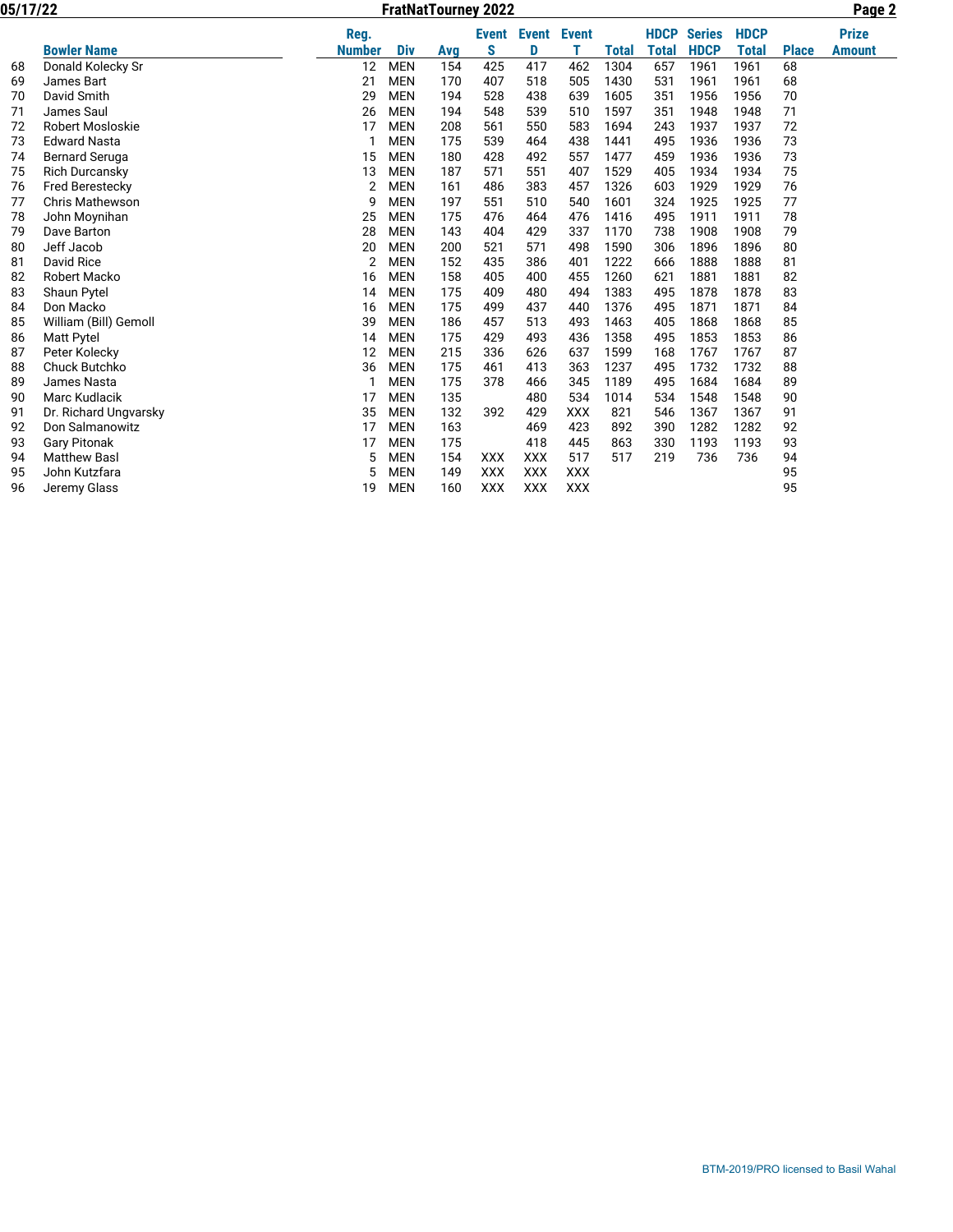# **05/23/22 FratNatTourney 2022 Page 1**

#### *Event Results Division 1: MEN -- Scratch Result*

| òii      | <b>All Event #1 Division 1: Men</b>         |                    |                          |            |              |              |              |              |              |              |               |
|----------|---------------------------------------------|--------------------|--------------------------|------------|--------------|--------------|--------------|--------------|--------------|--------------|---------------|
|          |                                             | Reg.               |                          |            | <b>Event</b> | <b>Event</b> | <b>Event</b> |              | <b>Scr</b>   |              | <b>Prize</b>  |
|          | <b>Bowler Name</b>                          | <b>Number</b>      | <b>Div</b>               | Avg        | S            | D            | т            | <b>Total</b> | <b>Total</b> | <b>Place</b> | <b>Amount</b> |
| 1        | <b>Brian Risko</b>                          | 19                 | <b>MEN</b>               | 219        | 742          | 713          | 750          | 2205         | 2205         | 1            | ---           |
| 2        | Alex Sir Louis                              | 13                 | <b>MEN</b>               | 216        | 752          | 697          | 648          | 2097         | 2097         | 2            | \$80.00       |
| 3        | Michael Cimperman                           | 6                  | <b>MEN</b>               | 207        | 689          | 715          | 645          | 2049         | 2049         | 3            | \$65.00       |
| 4        | <b>Corey Shedlock</b>                       | 21                 | <b>MEN</b>               | 210        | 650          | 643          | 738          | 2031         | 2031         | 4            |               |
| 5        | <b>Tony Rasimas</b>                         | 20                 | <b>MEN</b>               | 211        | 545          | 705          | 742          | 1992         | 1992         | 5            |               |
| 6        | <b>Robert Haller</b>                        | 9                  | <b>MEN</b>               | 215        | 671          | 667          | 615          | 1953         | 1953         | 6            |               |
| 7        | Lynn Johnston                               | 26                 | <b>MEN</b>               | 207        | 620          | 649          | 671          | 1940         | 1940         | 7            |               |
| 8        | Vernon E Smith                              | 29                 | <b>MEN</b>               | 207        | 634          | 624          | 637          | 1895         | 1895         | 8            |               |
| 9        | <b>Michael Patak</b>                        | 5                  | <b>MEN</b>               | 186        | 603          | 624          | 636          | 1863         | 1863         | 9            |               |
| 10       | Joe Burfield                                | 18                 | <b>MEN</b>               | 204        | 629          | 592          | 641          | 1862         | 1862         | 10           |               |
| 11       | Gary Risko                                  | 19                 | <b>MEN</b>               | 210        | 613          | 621          | 598          | 1832         | 1832         | 11           |               |
| 12       | Craig Kordich                               | 15                 | <b>MEN</b>               | 187        | 548          | 639          | 632          | 1819         | 1819         | 12           |               |
| 13       | Nathan Richnafsky                           | 29                 | <b>MEN</b>               | 181        | 544          | 636          | 637          | 1817         | 1817         | 13           |               |
| 14       | Derek Johnston                              | 26                 | <b>MEN</b>               | 209        | 588          | 599          | 629          | 1816         | 1816         | 14           |               |
| 15       | Dave Iskra Sr                               | 20                 | <b>MEN</b>               | 200        | 619          | 610          | 582          | 1811         | 1811         | 15           |               |
| 16       | <b>Jeff Beattie</b>                         | 27                 | <b>MEN</b>               | 200        | 554          | 560          | 686          | 1800         | 1800         | 16           |               |
| 17       | Bryan Karaffa                               | 6                  | <b>MEN</b>               | 196        | 639          | 557          | 603          | 1799         | 1799         | 17           |               |
| 18       | <b>Tom Silay</b>                            | 27                 | <b>MEN</b>               | 198        | 560          | 625          | 611          | 1796         | 1796         | 18           |               |
| 19       | Dan Dawson                                  | 16                 | <b>MEN</b>               | 183        | 610          | 567          | 604          | 1781         | 1781         | 19           |               |
| 20       | Dave Sinagra                                | 27                 | <b>MEN</b>               | 192        | 585          | 565          | 619          | 1769         | 1769         | 20           |               |
| 21       | John Grottenthaler                          | 27                 | <b>MEN</b>               | 188        | 501          | 547          | 717          | 1765         | 1765         | 21           |               |
| 22       | Chris Barca                                 | 3                  | <b>MEN</b>               | 185        | 562          | 663          | 530          | 1755         | 1755         | 22           |               |
| 23       | Alan Novotney                               | 15                 | <b>MEN</b>               | 172        | 668          | 520          | 545          | 1733         | 1733         | 23           |               |
| 24       | James Hutzel                                | 12                 | <b>MEN</b>               | 189        | 627          | 578          | 527          | 1732         | 1732         | 24           |               |
| 25       | <b>Marty Degnan</b>                         | 22                 | <b>MEN</b>               | 195        | 614          | 591          | 498          | 1703         | 1703         | 25           |               |
| 26       | <b>Robert Mosloskie</b>                     | 17                 | <b>MEN</b>               | 208        | 561          | 550          | 583          | 1694         | 1694         | 26           |               |
| 27       | Damian Nasta                                | $\mathbf{1}$       | <b>MEN</b>               | 175        | 555          | 622          | 508          | 1685         | 1685         | 27           |               |
| 28       | <b>Gary Mozuras</b>                         | 8                  | <b>MEN</b>               | 177        | 539          | 615          | 529          | 1683         | 1683         | 28           |               |
| 29       | Vernon C Smith                              | 29                 | <b>MEN</b>               | 177        | 536          | 589          | 554          | 1679         | 1679         | 29           |               |
| 30       | John P Minarish                             | 9                  | <b>MEN</b>               | 186        | 559          | 578          | 537          | 1674         | 1674         | 30           |               |
| 31       | Mike Karaffa                                | 6                  | <b>MEN</b>               | 188        | 536          | 536          | 595          | 1667         | 1667         | 31           |               |
| 32       | Robert Sir Louis                            | 13                 | <b>MEN</b>               | 193        | 496          | 632          | 539          | 1667         | 1667         | 31           |               |
| 33       | Frank Johnson                               | 8                  | <b>MEN</b>               | 190        | 578          | 567          | 521          | 1666         | 1666         | 33           |               |
| 34       | Dan Butchko                                 | 36                 | <b>MEN</b>               | 175        | 563          | 511          | 587          | 1661         | 1661         | 34           |               |
| 35       | <b>Matt Burfield</b>                        | 18                 | <b>MEN</b>               | 175        | 598          | 568          | 490          | 1656         | 1656         | 35           |               |
| 36       | <b>Greg Maurer</b>                          | 35                 | MEN                      | 168        | 528          | 514          | 613          | 1655         | 1655         | 36           |               |
| 37       | John Smith                                  | 21                 | <b>MEN</b>               | 175        | 588          | 545          | 520          | 1653         | 1653         | 37           |               |
| 38       | Michael Kolecky                             | 12 <sup>2</sup>    | <b>MEN</b>               | 175        | 509          | 621          | 513          | 1643         | 1643         | 38           |               |
| 39       | Howard Oswald                               | 28                 | MEN                      | 169        | 596          | 525          | 508          | 1629         | 1629         | 39           |               |
| 40       | David Smith                                 | 29                 | <b>MEN</b>               | 194        | 528          | 438          | 639          | 1605         | 1605         | 40           |               |
| 41       | <b>Justin Francis</b>                       | 22                 | <b>MEN</b>               | 150        | 502          | 578          | 523          | 1603         | 1603         | 41           |               |
| 42       | Chris Mathewson                             | 9                  | <b>MEN</b>               | 197        | 551          | 510          | 540          | 1601         | 1601         | 42           |               |
| 43       | Peter Kolecky                               | 12<br>26           | <b>MEN</b>               | 215        | 336          | 626          | 637          | 1599         | 1599         | 43           |               |
| 44       | James Saul<br>Clarence Checkton             | 15                 | <b>MEN</b>               | 194        | 548          | 539          | 510          | 1597         | 1597         | 44<br>45     |               |
| 45       |                                             |                    | <b>MEN</b>               | 190        | 489          | 532          | 572          | 1593         | 1593         |              |               |
| 46       | Jeff Jacob                                  | 20                 | <b>MEN</b>               | 200        | 521          | 571          | 498          | 1590         | 1590         | 46           |               |
| 47<br>48 | <b>Robert Shedlock</b><br>Donald Lutes, Jr. | 21<br>$\mathbf{2}$ | <b>MEN</b><br><b>MEN</b> | 155<br>186 | 507<br>527   | 518<br>499   | 554<br>552   | 1579<br>1578 | 1579<br>1578 | 47<br>48     |               |
| 49       | John Miller                                 | 3                  | <b>MEN</b>               | 174        | 554          |              | 452          | 1571         | 1571         | 49           |               |
| 50       | Jack Arrowood                               | 6                  | <b>MEN</b>               | 171        | 476          | 565<br>481   | 611          | 1568         | 1568         | 50           |               |
| 51       | Josh Berner                                 | 11                 | <b>MEN</b>               | 163        | 485          | 577          | 505          | 1567         | 1567         | 51           |               |
| 52       | John L Minarish                             | 9                  | <b>MEN</b>               | 163        | 604          | 504          | 455          | 1563         | 1563         | 52           |               |
| 53       | David Iskra Jr                              | 22                 | <b>MEN</b>               | 170        | 512          | 482          | 569          | 1563         | 1563         | 52           |               |
| 54       | Edward Wilk III                             | 19                 | <b>MEN</b>               | 175        | 533          | 539          | 480          | 1552         | 1552         | 54           |               |
| 55       | Dave Pytel                                  | 14                 | <b>MEN</b>               | 175        | 518          | 530          | 499          | 1547         | 1547         | 55           |               |
| 56       | Fr. Thomas Nasta                            | 1                  | <b>MEN</b>               | 175        | 501          | 506          | 532          | 1539         | 1539         | 56           |               |
| 57       | <b>Rich Durcansky</b>                       | 13                 | <b>MEN</b>               | 187        | 571          | 551          | 407          | 1529         | 1529         | 57           |               |
| 58       | Chris Macko                                 | 16                 | <b>MEN</b>               | 175        | 490          | 500          | 537          | 1527         | 1527         | 58           |               |
| 59       | <b>Francis Risko</b>                        | 19                 | <b>MEN</b>               | 161        | 426          | 516          | 580          | 1522         | 1522         | 59           |               |
| 60       | Michael Czarney                             | 11                 | <b>MEN</b>               | 171        | 538          | 477          | 502          | 1517         | 1517         | 60           |               |
|          |                                             |                    |                          |            |              |              |              |              |              |              |               |